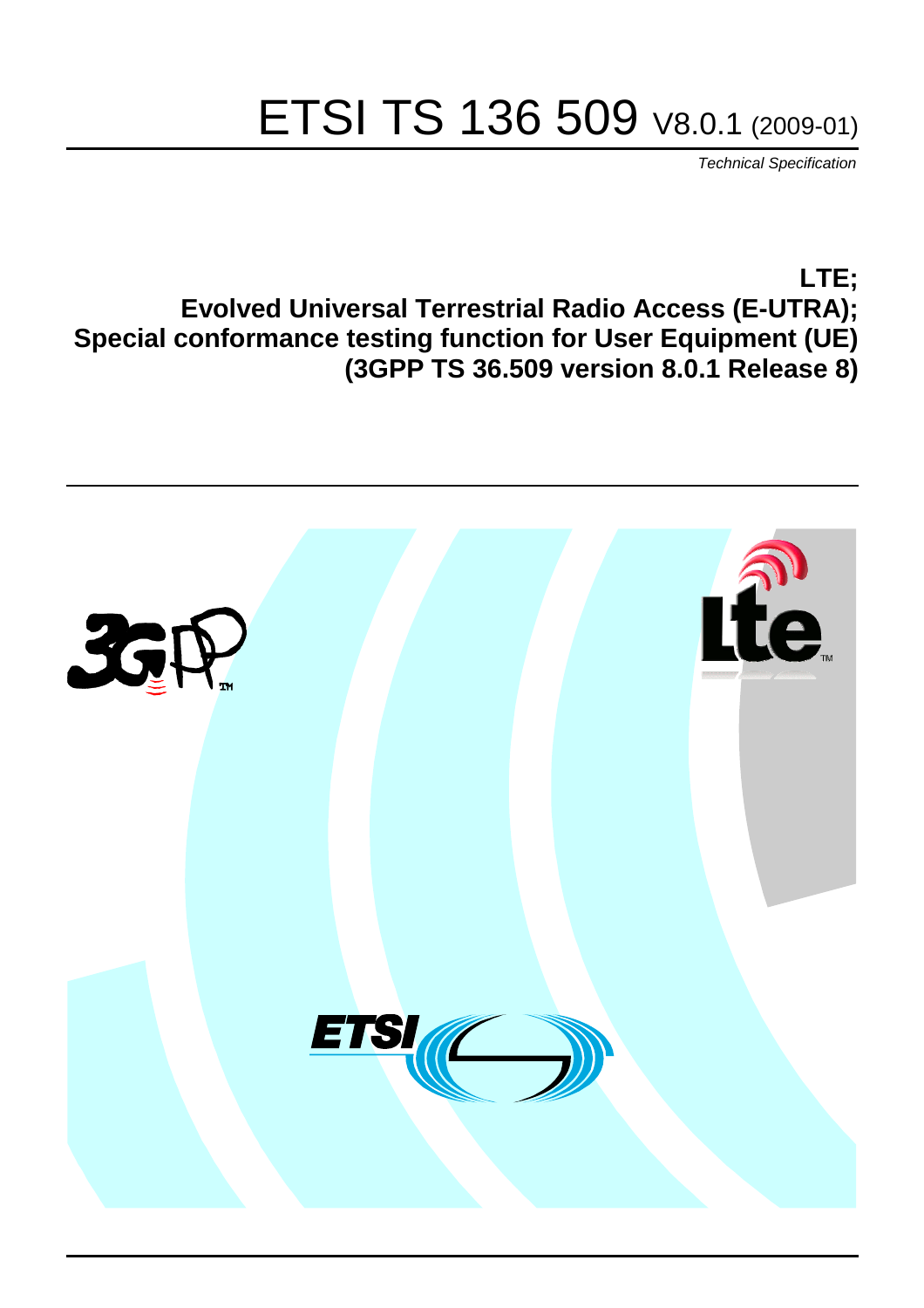Reference DTS/TSGR-0536509v801

Keywords

 $\overline{1}$ 

#### *ETSI*

#### 650 Route des Lucioles F-06921 Sophia Antipolis Cedex - FRANCE

Tel.: +33 4 92 94 42 00 Fax: +33 4 93 65 47 16

Siret N° 348 623 562 00017 - NAF 742 C Association à but non lucratif enregistrée à la Sous-Préfecture de Grasse (06) N° 7803/88

#### *Important notice*

Individual copies of the present document can be downloaded from: [http://www.etsi.org](http://www.etsi.org/)

The present document may be made available in more than one electronic version or in print. In any case of existing or perceived difference in contents between such versions, the reference version is the Portable Document Format (PDF). In case of dispute, the reference shall be the printing on ETSI printers of the PDF version kept on a specific network drive within ETSI Secretariat.

Users of the present document should be aware that the document may be subject to revision or change of status. Information on the current status of this and other ETSI documents is available at <http://portal.etsi.org/tb/status/status.asp>

If you find errors in the present document, please send your comment to one of the following services: [http://portal.etsi.org/chaircor/ETSI\\_support.asp](http://portal.etsi.org/chaircor/ETSI_support.asp)

#### *Copyright Notification*

No part may be reproduced except as authorized by written permission. The copyright and the foregoing restriction extend to reproduction in all media.

> © European Telecommunications Standards Institute 2009. All rights reserved.

**DECT**TM, **PLUGTESTS**TM, **UMTS**TM, **TIPHON**TM, the TIPHON logo and the ETSI logo are Trade Marks of ETSI registered for the benefit of its Members.

**3GPP**TM is a Trade Mark of ETSI registered for the benefit of its Members and of the 3GPP Organizational Partners. **LTE**™ is a Trade Mark of ETSI currently being registered

for the benefit of its Members and of the 3GPP Organizational Partners.

**GSM**® and the GSM logo are Trade Marks registered and owned by the GSM Association.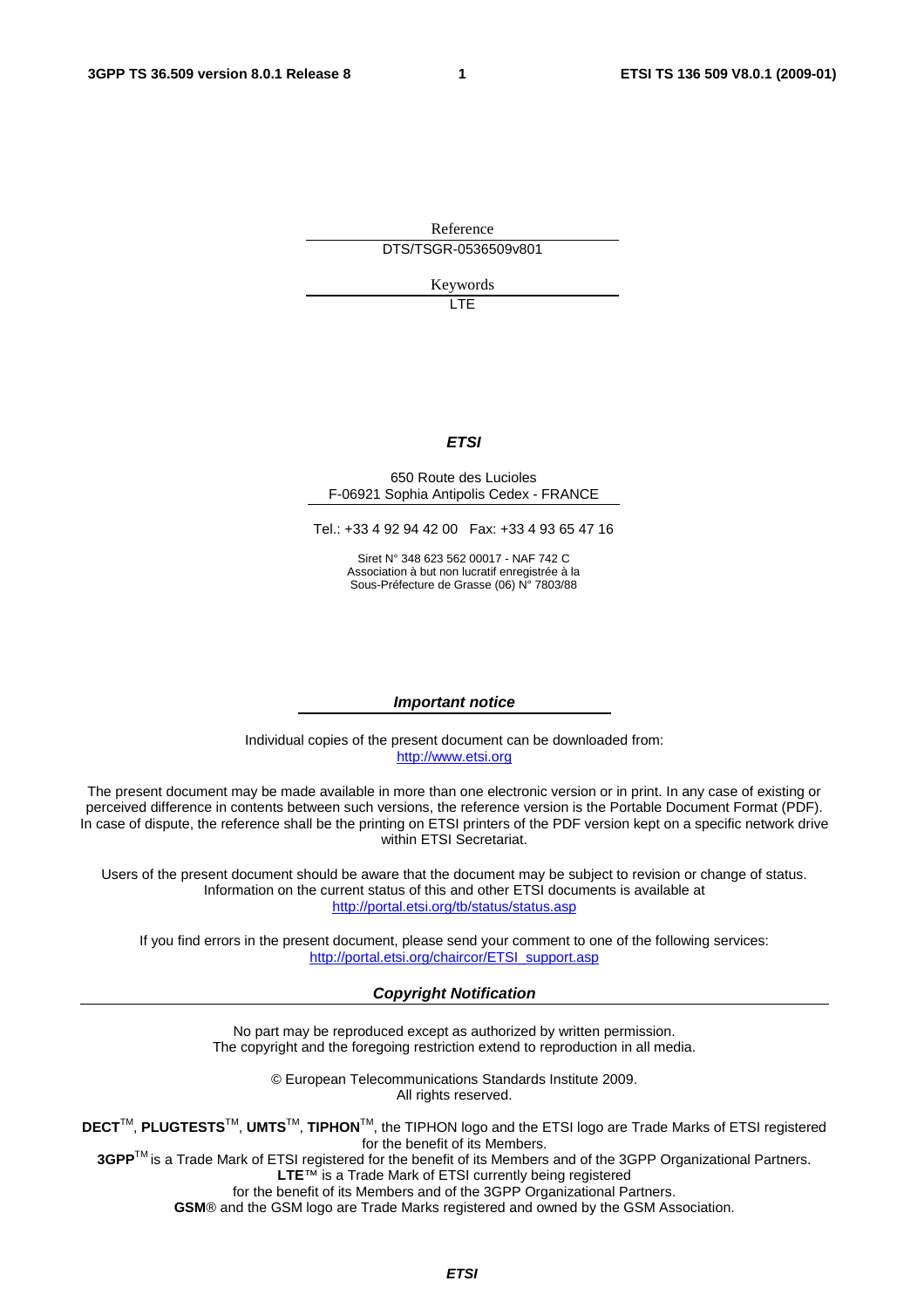### Intellectual Property Rights

IPRs essential or potentially essential to the present document may have been declared to ETSI. The information pertaining to these essential IPRs, if any, is publicly available for **ETSI members and non-members**, and can be found in ETSI SR 000 314: *"Intellectual Property Rights (IPRs); Essential, or potentially Essential, IPRs notified to ETSI in respect of ETSI standards"*, which is available from the ETSI Secretariat. Latest updates are available on the ETSI Web server ([http://webapp.etsi.org/IPR/home.asp\)](http://webapp.etsi.org/IPR/home.asp).

Pursuant to the ETSI IPR Policy, no investigation, including IPR searches, has been carried out by ETSI. No guarantee can be given as to the existence of other IPRs not referenced in ETSI SR 000 314 (or the updates on the ETSI Web server) which are, or may be, or may become, essential to the present document.

### Foreword

This Technical Specification (TS) has been produced by ETSI 3rd Generation Partnership Project (3GPP).

The present document may refer to technical specifications or reports using their 3GPP identities, UMTS identities or GSM identities. These should be interpreted as being references to the corresponding ETSI deliverables.

The cross reference between GSM, UMTS, 3GPP and ETSI identities can be found under [http://webapp.etsi.org/key/queryform.asp.](http://webapp.etsi.org/key/queryform.asp)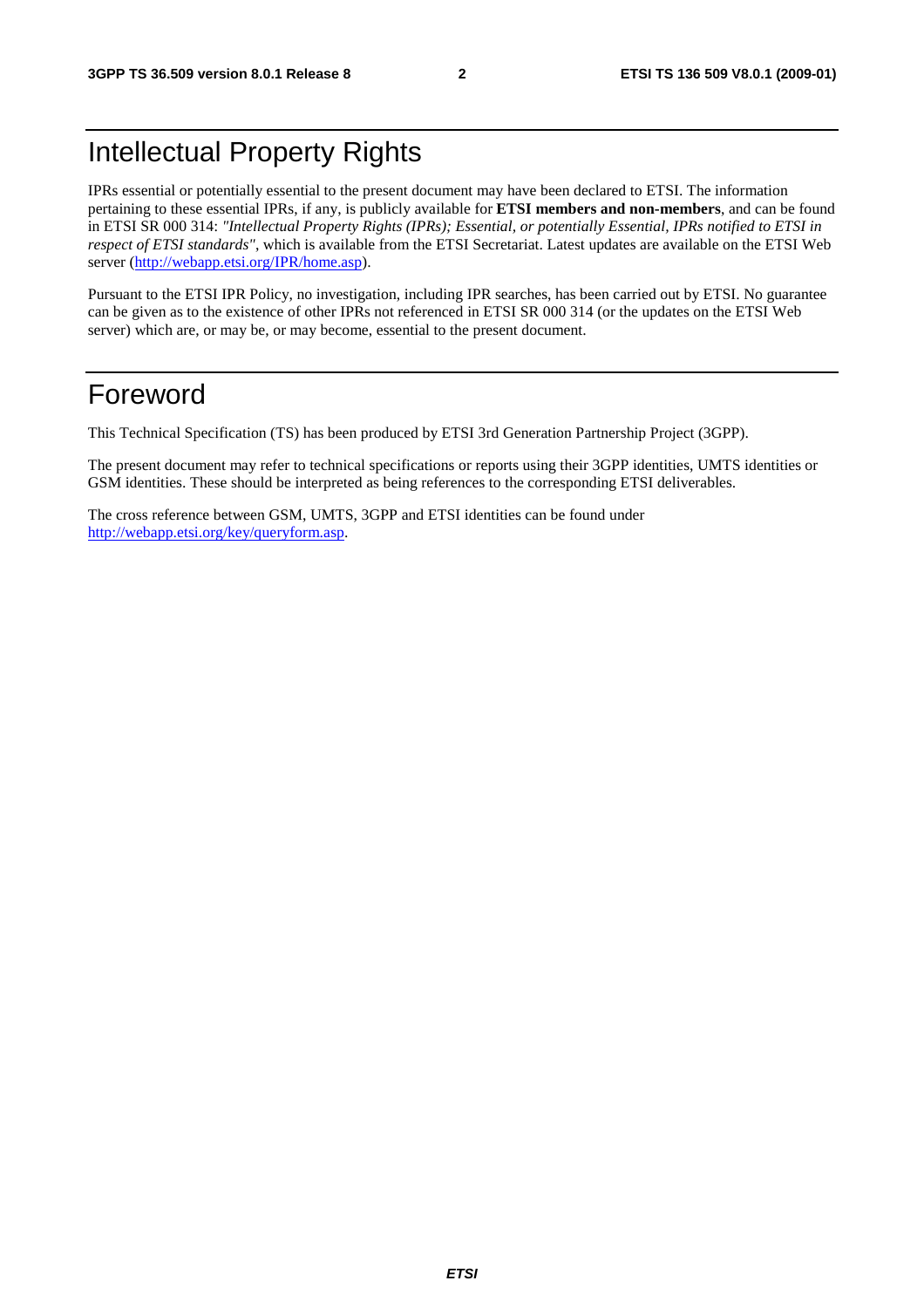$\mathbf{3}$ 

### Contents

| 1                  |                                                                                |  |
|--------------------|--------------------------------------------------------------------------------|--|
| 2                  |                                                                                |  |
| 3                  |                                                                                |  |
| 3.1                |                                                                                |  |
| 3.2                |                                                                                |  |
| 4<br>4.1           |                                                                                |  |
|                    |                                                                                |  |
| 5<br>5.1           |                                                                                |  |
| 5.2                |                                                                                |  |
| 5.3                |                                                                                |  |
| 5.3.1              |                                                                                |  |
| 5.3.2              |                                                                                |  |
| 5.3.2.1            |                                                                                |  |
| 5.3.2.2            |                                                                                |  |
| 5.3.2.3            |                                                                                |  |
| 5.3.2.4            |                                                                                |  |
| 5.3.2.5            |                                                                                |  |
| 5.3.3              |                                                                                |  |
| 5.3.3.1            |                                                                                |  |
| 5.3.3.2            |                                                                                |  |
| 5.3.3.3            |                                                                                |  |
| 5.3.3.4            |                                                                                |  |
| 5.3.2.5            |                                                                                |  |
| 5.4                |                                                                                |  |
| 5.4.1              |                                                                                |  |
| 5.4.2              |                                                                                |  |
| 5.4.2.1            |                                                                                |  |
| 5.4.2.2            |                                                                                |  |
| 5.4.2.3            |                                                                                |  |
| 5.4.2.4            |                                                                                |  |
| 5.4.2.5            |                                                                                |  |
| 5.4.3              |                                                                                |  |
| 5.4.4              |                                                                                |  |
| 5.4.4.1            |                                                                                |  |
| 5.4.4.2            |                                                                                |  |
| 5.4.4.3            |                                                                                |  |
| 5.4.4.4            |                                                                                |  |
| 5.4.4.5            |                                                                                |  |
| 5.4.4.6<br>5.4.4.7 |                                                                                |  |
| 5.4.4.8            |                                                                                |  |
| 5.4.4.9            |                                                                                |  |
| 5.4.4.10           | Establishment of the RRC/RR connection in E-UTRA, UTRA, GSM/GPRS and CDMA2000  |  |
|                    |                                                                                |  |
| 5.4.4.11           | Release of RRC/RR connection in E-UTRA, UTRA, GSM/GPRS and CDMA2000 mode after |  |
| 5.4.5              |                                                                                |  |
|                    |                                                                                |  |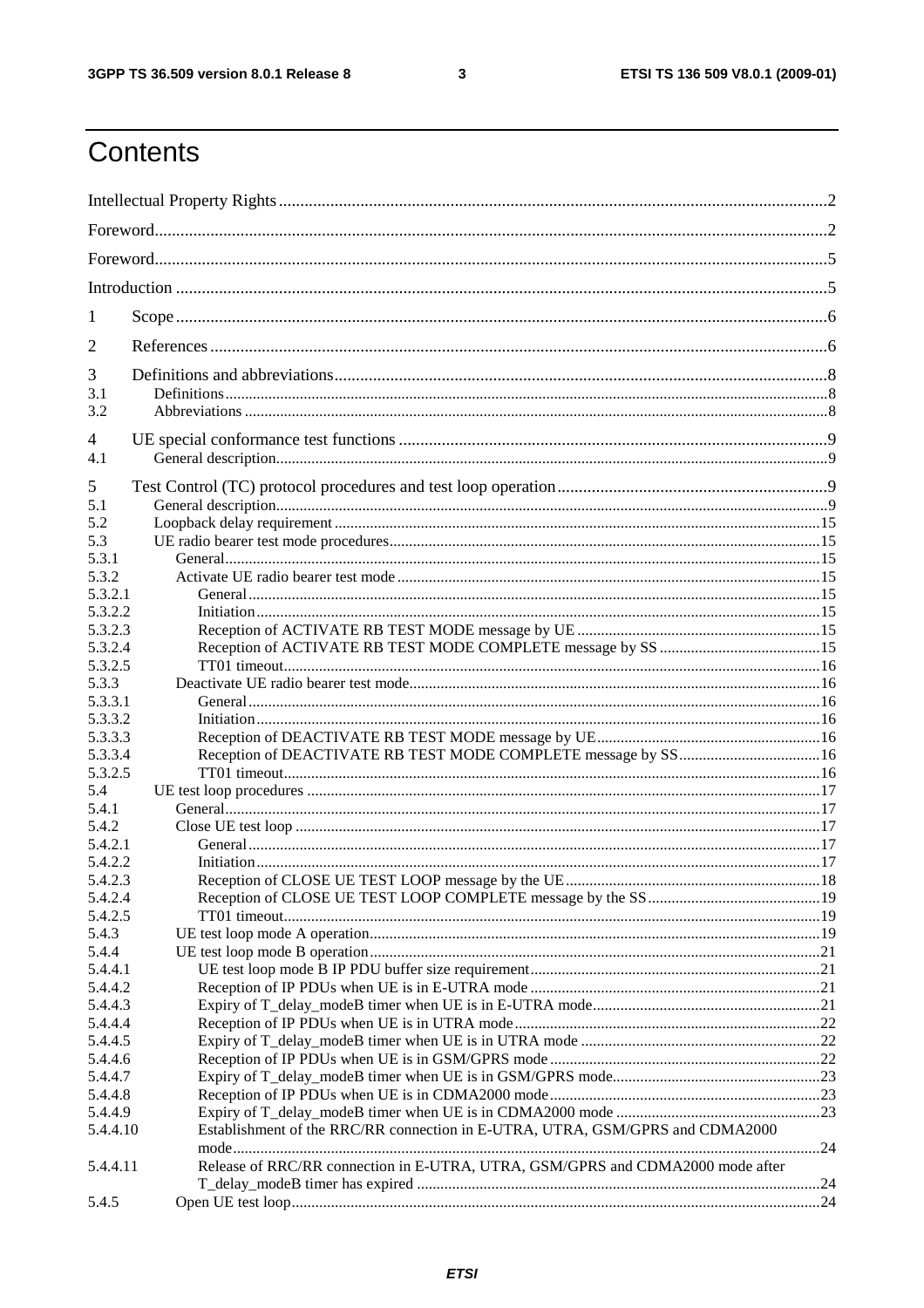| 5.4.5.1 |  |
|---------|--|
| 5.4.5.2 |  |
| 5.4.5.3 |  |
| 5.4.5.4 |  |
| 5.4.5.5 |  |
| 6       |  |
| 6.1     |  |
| 6.2     |  |
| 6.3     |  |
| 6.4     |  |
| 6.5     |  |
| 6.6     |  |
| 6.7     |  |
| 6.8     |  |
| 6.9     |  |
| $\tau$  |  |
| 7.1     |  |
| 7.2     |  |
| 7.3     |  |
| 7.4     |  |
|         |  |
|         |  |
|         |  |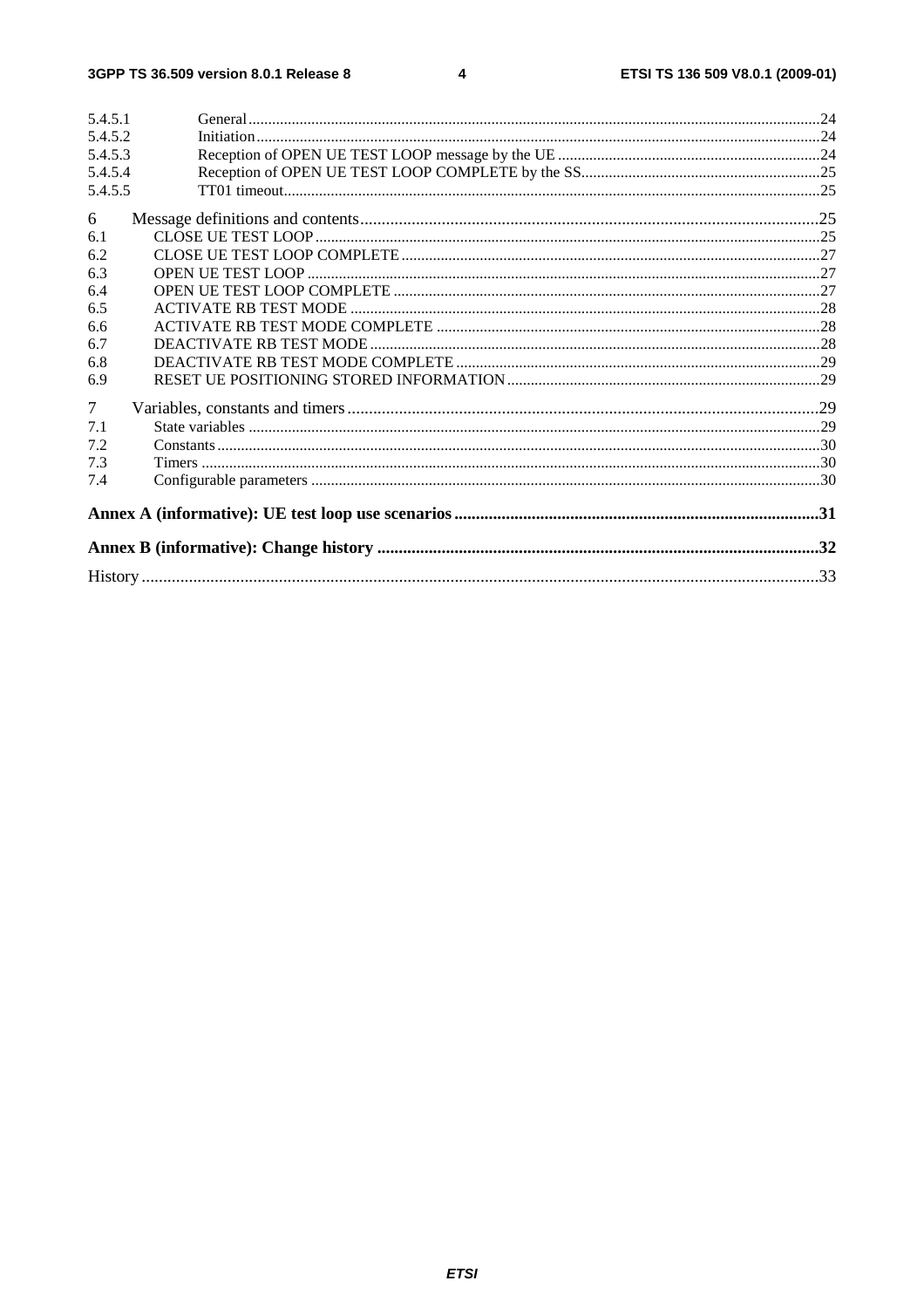### Foreword

This Technical Specification has been produced by the 3<sup>rd</sup> Generation Partnership Project (3GPP).

The contents of the present document are subject to continuing work within the TSG and may change following formal TSG approval. Should the TSG modify the contents of the present document, it will be re-released by the TSG with an identifying change of release date and an increase in version number as follows:

Version x.y.z

where:

- x the first digit:
	- 1 presented to TSG for information;
	- 2 presented to TSG for approval;
	- 3 or greater indicates TSG approved document under change control.
- y the second digit is incremented for all changes of substance, i.e. technical enhancements, corrections, updates, etc.
- z the third digit is incremented when editorial only changes have been incorporated in the document.

### Introduction

UE Test Loop functionality is a mandatory feature to support E-UTRA / EPC conformance testing. It forms part of the core requirements and thus has a direct impact on the design of User Equipment (UE) for E-UTRA / EPC networks.

The test methods applied in RF Conformance Test Specification TS 36.521-1 [27] and the test models used in Protocol Conformance Test Specifications TS 36.523-1 [30] and TS 36.523-3 [32] actually define the corresponding UE Test Loop functionality. The following specification describes the location of the data loop in the protocol stack as well as the procedure and specific messages to activate the Test Loop functionality in the UE.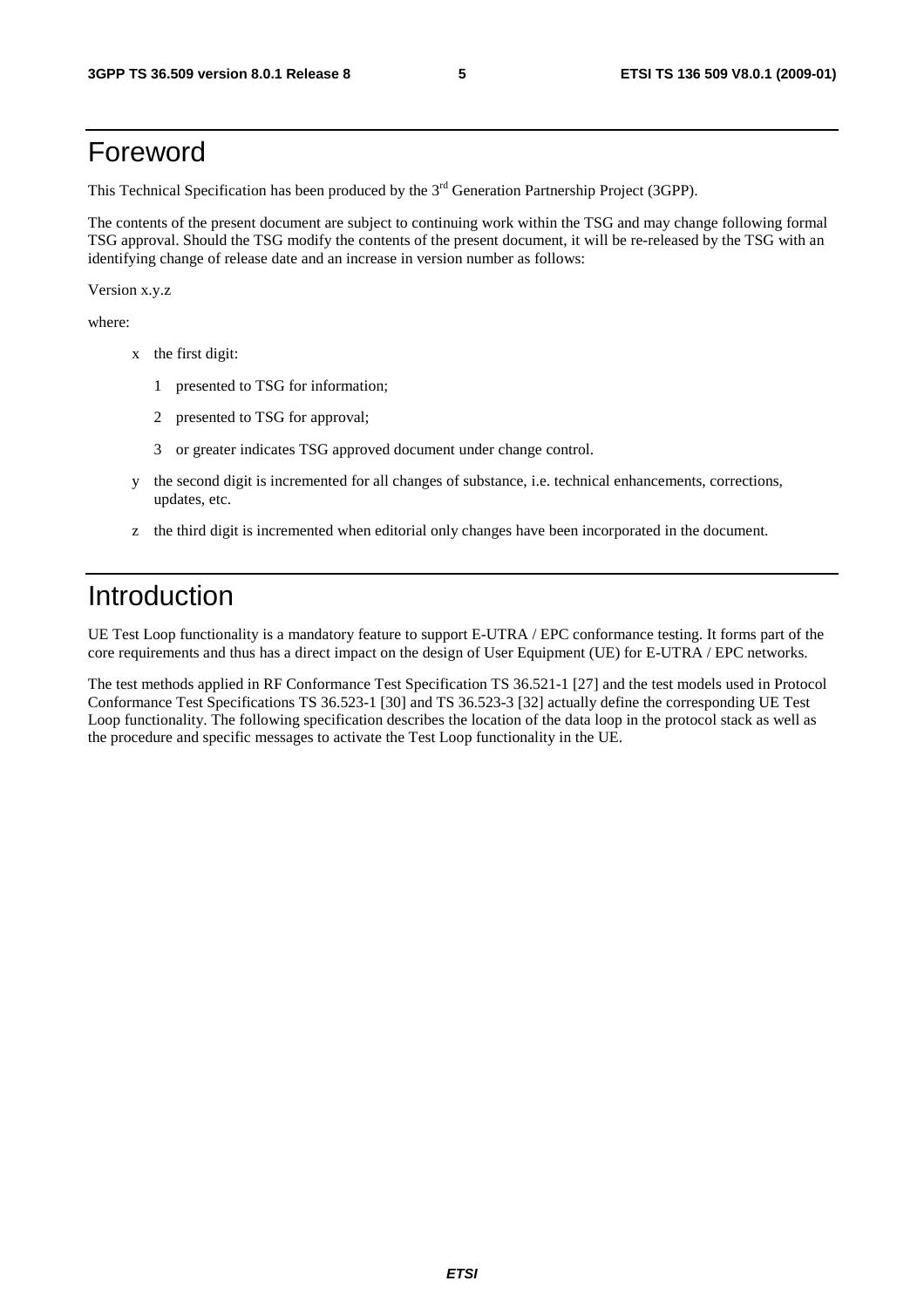### 1 Scope

The present document defines for User Equipment (UE) in E-UTRA FDD or TDD mode those special functions and their activation methods that are required in User Equipment (UE) for conformance testing purposes.

This document also includes the operation of these special functions for UEs supporting E-UTRA FDD or TDD mode, when operating in UTRA FDD and TDD mode, in GSM/GPRS mode, and in CDMA2000 mode.

### 2 References

The following documents contain provisions which, through reference in this text, constitute provisions of the present document.

- References are either specific (identified by date of publication, edition number, version number, etc.) or non-specific.
- For a specific reference, subsequent revisions do not apply.
- For a non-specific reference, the latest version applies. In the case of a reference to a 3GPP document (including a GSM document), a non-specific reference implicitly refers to the latest version of that document in the same Release as the present document.
- [1] 3GPP TR 21.905: "Vocabulary for 3GPP Specifications".
- [2] 3GPP TS 23.003: "Numbering, Addressing and Identification".
- [3] 3GPP TS 23.122: "Non-Access-Stratum functions related to Mobile Station (MS) in idle mode".
- [4] 3GPP TS 23.401: "3GPP System Architecture Evolution; GPRS enhancements for E-UTRAN access".
- [5] 3GPP TS 24.007: "Mobile radio interface signalling layer 3; General aspects".
- [6] 3GPP TS 24.008: "Mobile Radio Interface Layer 3 specification; Core Network Protocols; Stage 3".
- [7] 3GPP TR 24.801: "3GPP System Architecture Evolution; CT WG1 Aspects".
- [8] 3GPP TS 27.007: "AT command set for User Equipment (UE)".
- [9] 3GPP TS 31.101: "UICC-Terminal Interface; Physical and Logical Characteristics".
- [10] 3GPP TS 34.108: "Common Test Environments for User Equipment (UE) Conformance Testing".
- [11] 3GPP TS 34.109: "Terminal logical test interface; Special conformance testing functions".
- [12] 3GPP TS 34.123-1: "User Equipment (UE) conformance specification; Part 1: Protocol conformance specification".
- [13] 3GPP TS 34.123-2: "User Equipment (UE) conformance specification; Part 2: Implementation Conformance Statement (ICS) proforma specification".
- [14] 3GPP TS 34.123-3: "User Equipment (UE) conformance specification; Part 3: Abstract Test Suites (ATS)".
- [15] 3GPP TS 36.133: "Requirements for support of Radio Resource Management".
- [16] 3GPP TS 36.211: "Physical Channels and Modulation".
- [17] 3GPP TS 36.212: "Multiplexing and Channel Coding".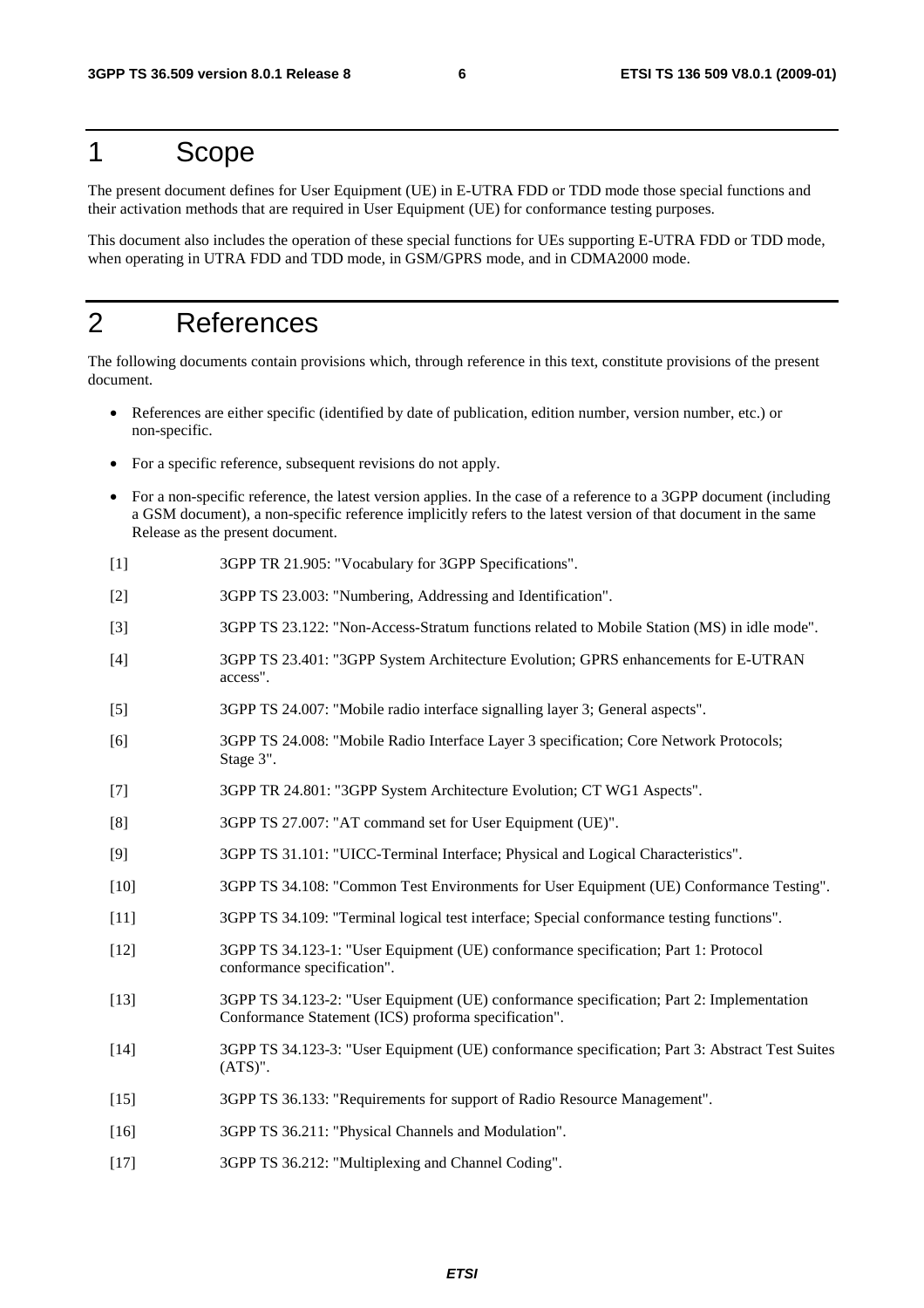[18] 3GPP TS 36.300: "Evolved Universal Terrestrial Radio Access (E-UTRA) and Evolved Universal Terrestrial Radio Access Network (E-UTRAN); Overall description; Stage 2". [19] 3GPP TS 36.302: "Services provided by the physical layer for E-UTRA". [20] 3GPP TS 36.304: "Evolved Universal Terrestrial Radio Access (EUTRA) User Equipment (UE) Procedures in idle mode ". [21] 3GPP TS 36.306: "Evolved Universal Terrestrial Radio Access (EUTRA) User Equipment (UE) Radio Access capabilities ". [22] 3GPP TS 36.321: "Evolved Universal Terrestrial Radio Access (EUTRA) Medium Access Control (MAC) protocol specification". [23] 3GPP TS 36.322: "Evolved Universal Terrestrial Radio Access (EUTRA) Radio Link Control (RLC) protocol specification". [24] 3GPP TS 36.323: "Evolved Universal Terrestrial Radio Access (EUTRA) Packet Data Convergence Protocol (PDCP) specification". [25] 3GPP TS 36.331: "Evolved Universal Terrestrial Radio Access (EUTRA) Radio Resource Control (RRC) Protocol Specification". [26] 3GPP TS 36.508: "Evolved Universal Terrestrial Radio Access (E-UTRA) and Evolved Packet Core (EPC); Common test environments for User Equipment (UE); Conformance Testing". [27] 3GPP TS 36.521-1: " Evolved Universal Terrestrial Radio Access (E-UTRA); User Equipment (UE) conformance specification Radio transmission and reception; Part 1: Conformance Testing". [28] 3GPP TS 36.521-2: "Evolved Universal Terrestrial Radio Access (E-UTRA); User Equipment (UE) conformance specification Radio transmission and reception; Part 2: Implementation Conformance Statement (ICS)". [29] 3GPP TS 36.521-3: "Evolved Universal Terrestrial Radio Access (E-UTRA); User Equipment (UE) conformance specification Radio transmission and reception; Part 3: Radio Resource Management Conformance Testing". [30] 3GPP TS 36.523-1: " Evolved Universal Terrestrial Radio Access (E-UTRA) and Evolved Packet Core (EPC); User Equipment (UE) conformance specification; Part 1: Protocol conformance specification". [31] 3GPP TS 36.523-2: "Evolved Universal Terrestrial Radio Access (E-UTRA) and Evolved Packet Core (EPC); User Equipment (UE) conformance specification; Part 2: Implementation Conformance Statement (ICS) proforma specification". [32] 3GPP TS 36.523-3: " Evolved Universal Terrestrial Radio Access (E-UTRA) and Evolved Packet Core (EPC)); User Equipment (UE) conformance specification; Part 3: Abstract Test Suites (ATS)". [33] 3GPP TS 44.014: "Individual equipment type requirements and interworking; Special conformance testing functions". [34] 3GPP TS 51.010-1: "Mobile Station (MS) conformance specification; Part 1: Conformance specification ". [35] ISO/IEC 9646 (all parts): "Information technology - Open Systems Interconnection - Conformance testing methodology and framework".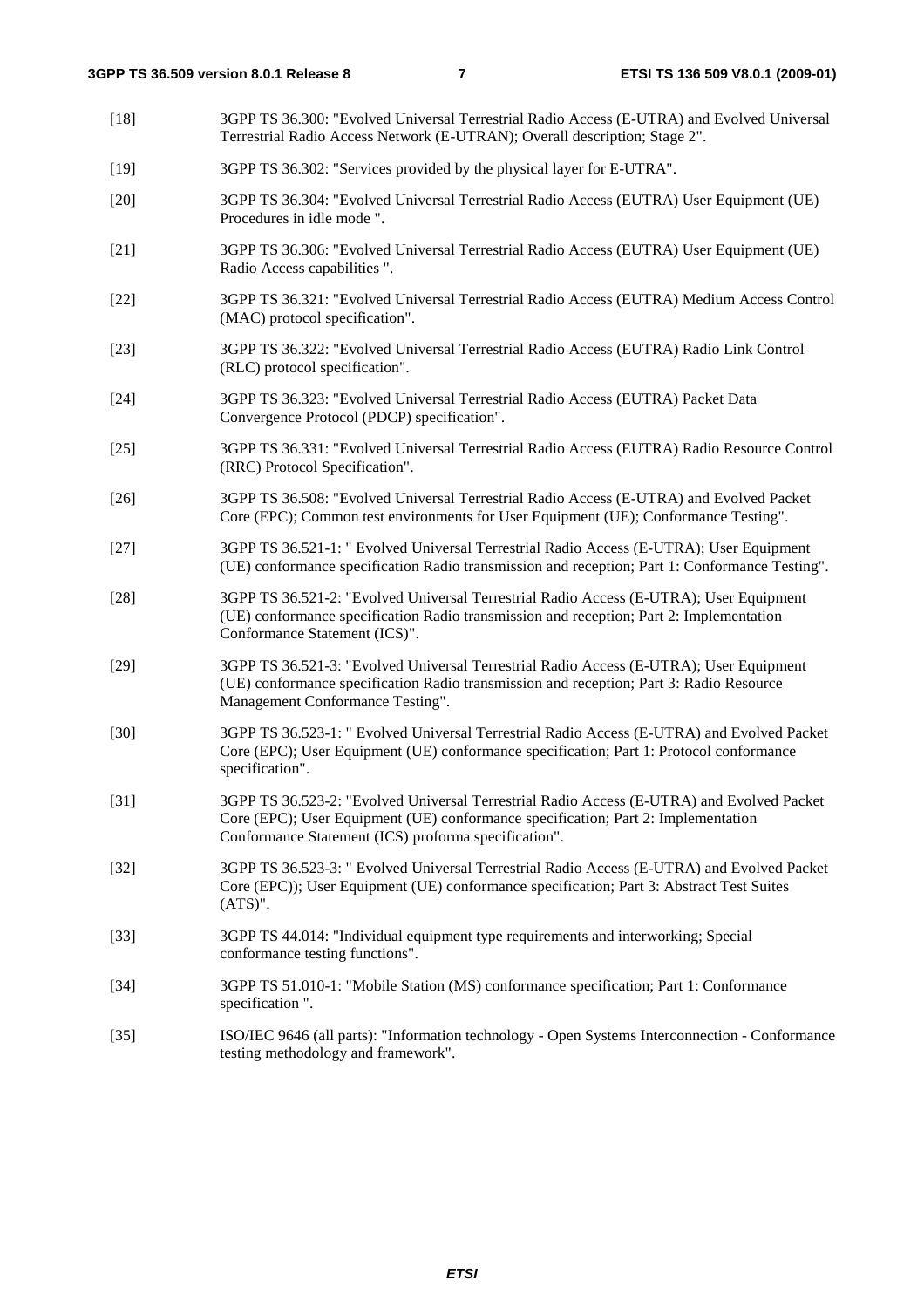### 3 Definitions and abbreviations

### 3.1 Definitions

For the purposes of the present document, the terms and definitions given in TR 21.905 [1] apply, unless specified below:

**UE (User Equipment):** user equipment that is under test

**SS (System Simulator):** test system (or equipment) that drives the test process between UE, like eNB (evolved Node B) simulator

User: test user, who handles the test and measurement process via the logical test interface

**Logical Test Interface:** interface which provides the logical service to interwork and to communicate between UE and System Simulator during the test of a UE

**TC (Test Control):** UE protocol entity used by the SS to control the UE specific testing functions

**Bi-directional Data Radio Bearer**: Data radio bearer identified by a data radio bearer identifier capable to deliver data in both downlink and uplink

### 3.2 Abbreviations

For the purposes of the present document, the abbreviations specified in TR 21.905 [1] apply, with any additional abbreviations specified below:

| <b>DRB</b>        | Data Radio Bearer                                  |
|-------------------|----------------------------------------------------|
| <b>E-UTRA</b>     | <b>Evolved Universal Terrestrial Radio Access</b>  |
| E-UTRAN           | Evolved Universal Terrestrial Radio Access Network |
| <b>ENB</b>        | Evolved Node B                                     |
| <b>EPS</b>        | <b>Evolved Packet System</b>                       |
| <b>EPS</b> Bearer | <b>Evolved Packet System Bearer</b>                |
| <b>FDD</b>        | <b>Frequency Division Duplex</b>                   |
| <b>FFS</b>        | For Further Study                                  |
| <b>GERAN</b>      | <b>GSM/EDGE Radio Access Network</b>               |
| <b>GPRS</b>       | General Packet Radio System                        |
| <b>GSM</b>        | Global System for Mobile Communications            |
| <b>IETF</b>       | <b>Internet Engineering Task Force</b>             |
| LB                | Loop Back                                          |
| <b>MAC</b>        | Media Access Control                               |
| <b>NAS</b>        | Non Access Stratum                                 |
| <b>PDCP</b>       | Packet Data Convergence Protocol                   |
| <b>RAB</b>        | Radio Access Bearer                                |
| RB                | Radio Bearer                                       |
| <b>RLC</b>        | Radio Link Control                                 |
| <b>RLP</b>        | Radio Link Protocol                                |
| <b>RMC</b>        | Reference Measurement Channel                      |
| <b>ROHC</b>       | <b>Robust Header Compression</b>                   |
| <b>RRC</b>        | Radio Resource Control                             |
| SAP               | Service Access Point                               |
| SAPI              | Service Access Point Indicator                     |
| SDF               | Service Data Flow                                  |
| <b>SNDCP</b>      | Sub-Network Dependent Convergence Protocol         |
| SS                | <b>System Simulator</b>                            |
| TC                | <b>Test Control</b>                                |
| UE                | User Equipment                                     |
| <b>UICC</b>       | <b>UMTS</b> Integrated Circuit Card                |
| <b>UMTS</b>       | Universal Mobile Telecommunications System         |
|                   |                                                    |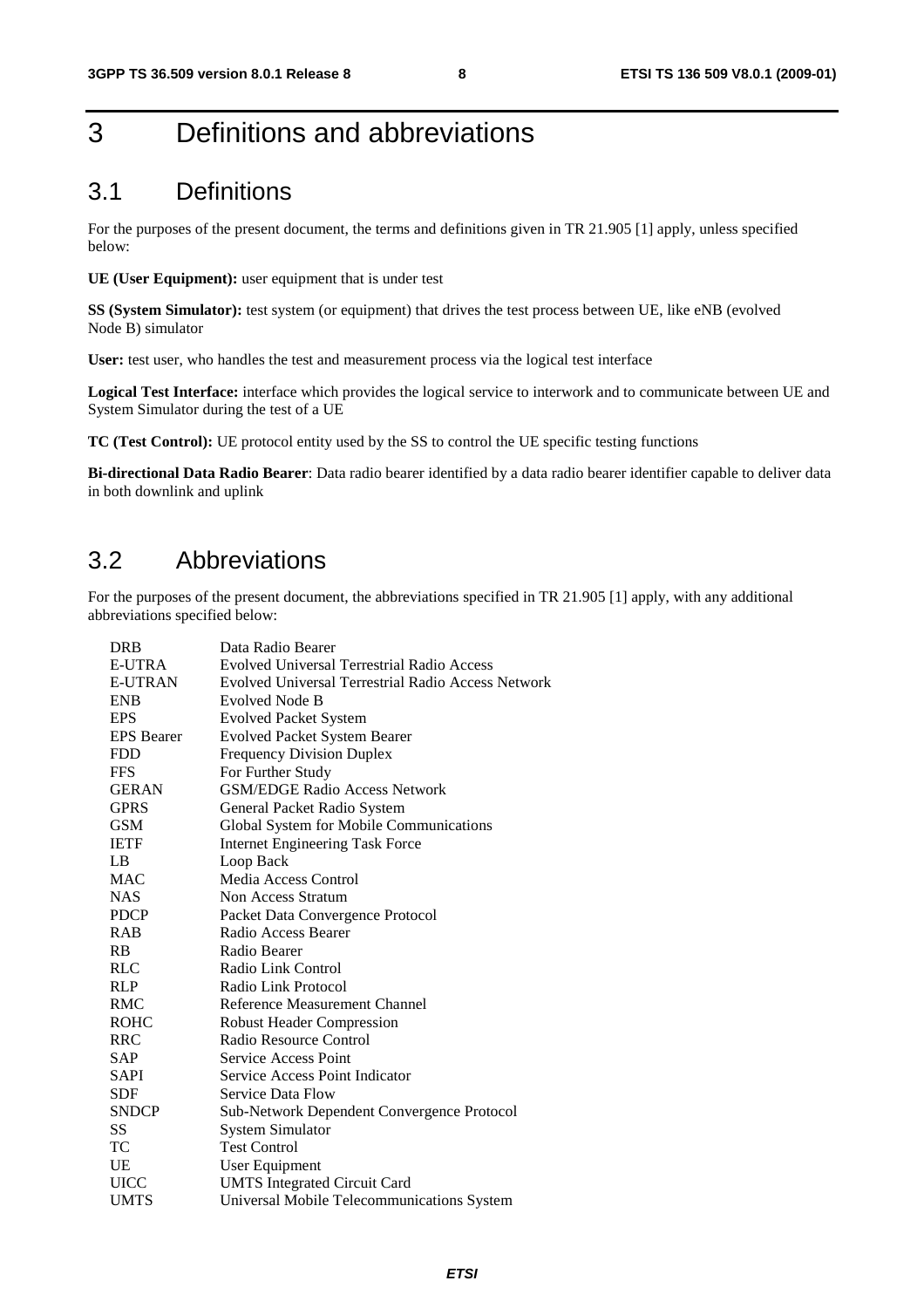| USIM-        | Universal Subscriber Identity Module         |
|--------------|----------------------------------------------|
| <b>UTRA</b>  | <b>UMTS</b> Terrestrial Radio Access         |
| <b>UTRAN</b> | <b>UMTS Terrestrial Radio Access Network</b> |

### 4 UE special conformance test functions

### 4.1 General description

The SS performs activation and deactivation of the conformance test functions in the UE by sending Security Protected NAS Layer 3 messages. Apart from sending the appropriate deactivation command to the UE the functions shall be deactivated by:

- switching off the UE; or
- by removing the USIM.

#### Editor's note: Further changes may be required to support USIM removal (e.g. to ensure that UE state variables are reset).

The following special UE conformance testing functions can be activated (and deactivated):

- UE test loop function.

The following TC procedures are used to control the UE test loop function:

- Close UE test loop;
- Open UE test loop.

### 5 Test Control (TC) protocol procedures and test loop operation

### 5.1 General description

The UE test loop function provides access to isolated functions of the UE via the radio interface without introducing new physical interfaces just for the reason of conformance testing.

NOTE: It should be emphasised that the UE test loop function only describes the functional behaviour of the UE with respect to its external interfaces; physical implementation of the UE test loop function is completely left open to the manufacturer.

The UE test loop function is activated by transmitting the appropriate Test Control (TC) message to the UE, see clause 6.

For the purposes of this specification only, the following definitions are used:

The UE test loop function can be operated in two different loopback modes:

- UE test loop mode A; and
- UE test loop mode B.

UE test loop mode A provides loopback of data for bi-directional data radio bearers while UE is operating in E-UTRA mode.

UE test loop mode B provides loopback of IP data PDUs (IP packets) while UE is operated in E-UTRA, UTRA, GSM/GPRS and CDMA2000 modes.

UE test loop mode A is mandatory to all E-UTRA UEs.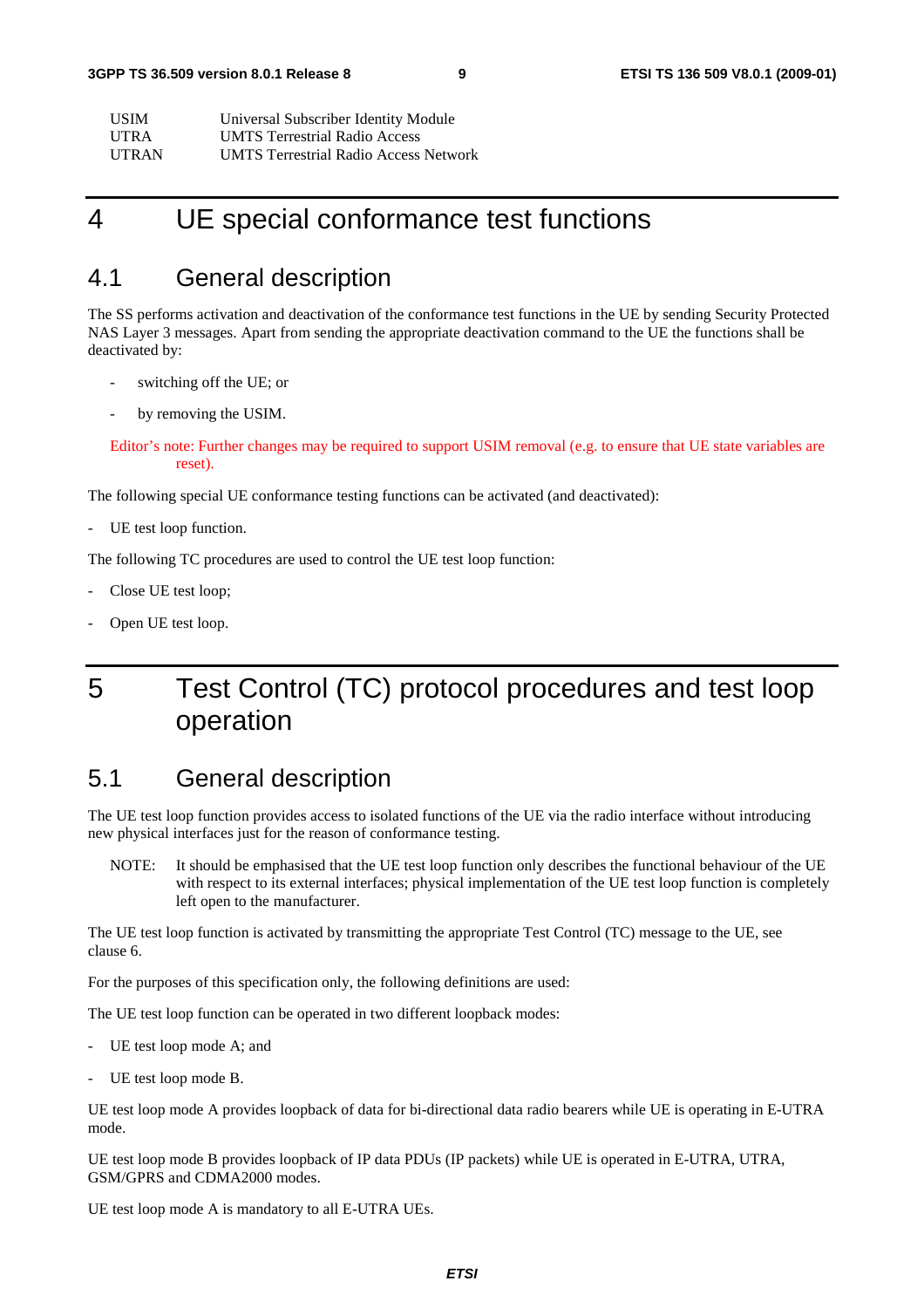UE test loop mode B for operation in E-UTRA mode is mandatory to all E-UTRA UEs.

UE test loop mode B for operation in UTRA mode is mandatory to all E-UTRA UEs supporting UTRA radio access.

UE test loop mode B for operation in GSM/GPRS mode is mandatory to all E-UTRA UEs supporting GSM/GPRS radio access.

UE test loop mode B for operation in CDMA2000 mode is mandatory to all E-UTRA UEs supporting CDMA2000 radio access.

For E-UTRA UE supporting multiple radio access technologies then UE reception of Test Control messages is limited to UE operating in E-UTRA mode, while continuation of loopback of user data is provided over the change to other UE supported radio access technologies.

UE test loop mode B for operation in UTRA, GSM/GPRS and CDMA2000 mode is only applicable for loopback of user data in PS domain.

Figure 5.1-1 shows a functional block diagram of UE test loop function for Test Control (TC) entity and UE test loop mode A. The loopback of PDCP SDUs for UE test loop mode A is specified in sub clause 5.3.3.

Figure 5.1-2 shows a functional block diagram of UE test loop function for Test Control (TC) entity and UE test loop mode B. The Test Control (TC) entity may be seen as a L3 or a NAS entity. The loopback of IP PDUs/PDCP SDUs for UE test loop mode B and UE in E-UTRA mode is specified in subclauses 5.3.4.2 and 5.3.4.3.

Figure 5.1-3 shows a functional block diagram of UE test loop function for UE test loop mode B and UE operating in UTRA mode. The loopback of IP PDUs/PDCP SDUs for UE test loop mode B and UE in UTRA mode is specified in subclauses 5.3.4.4 and 5.3.4.5.

Figure 5.1-4 shows a functional block diagram of UE test loop function for UE test loop mode B for UE operating in GSM/GPRS mode. The loopback of IP PDUs/SNDCP SDUs for UE test loop mode B and UE in GSM/GPRS mode is specified in subclauses 5.3.4.6 and 5.3.4.7.

Figure 5.1-5 shows a functional block diagram of UE test loop function for UE test loop mode B for UE operating in CDMA2000 mode. The loopback of IP PDUs/RLP SDUs for UE test loop mode B and UE in CDMA2000 mode is specified in subclauses 5.3.4.8 and 5.3.4.9.

NOTE: ROHC functionality in PDCP Layer 2 is optional for UE implementations.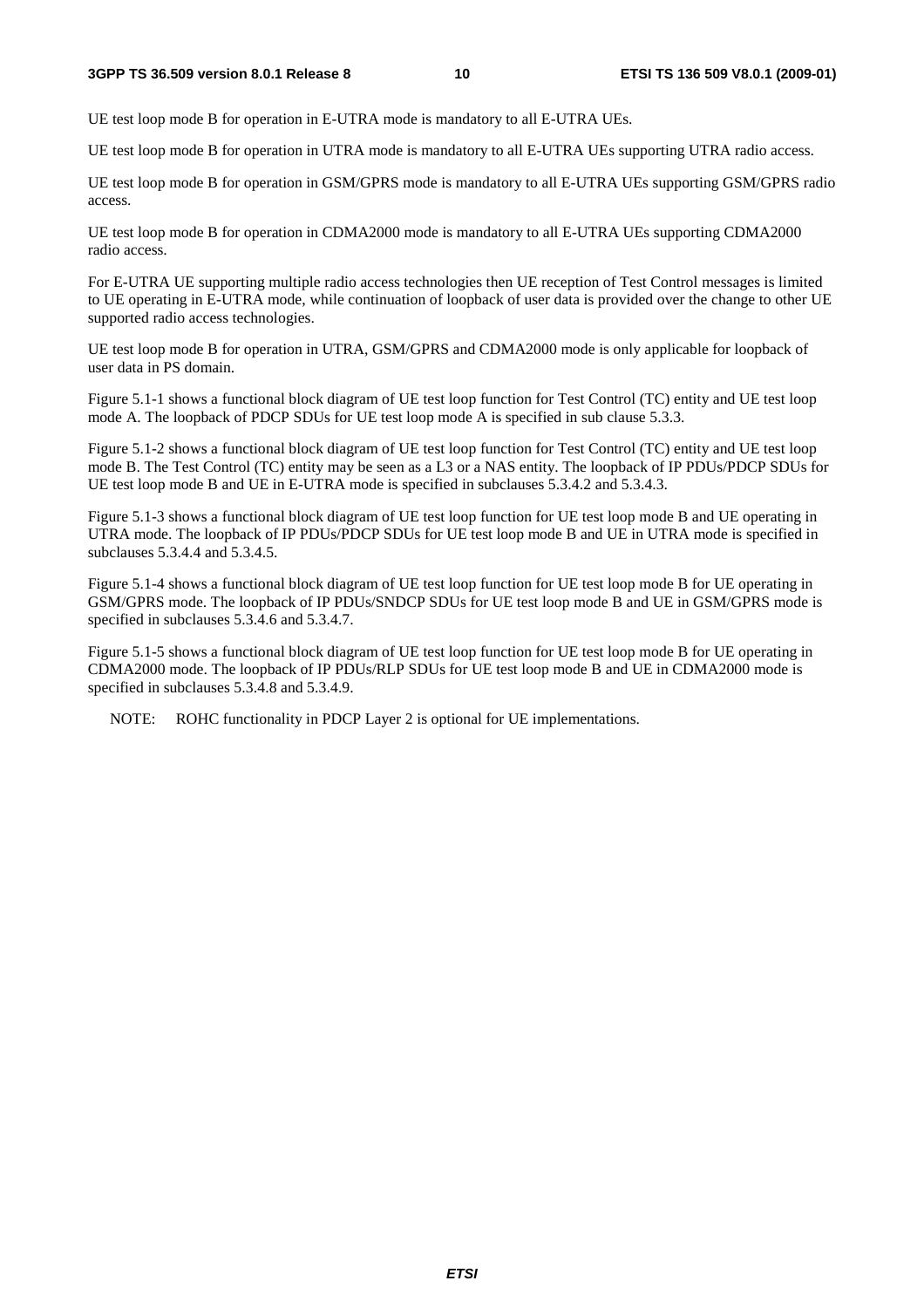

**Figure 5.1-1: Model for Test Control and UE Test Loop Mode A on UE side for E-UTRA**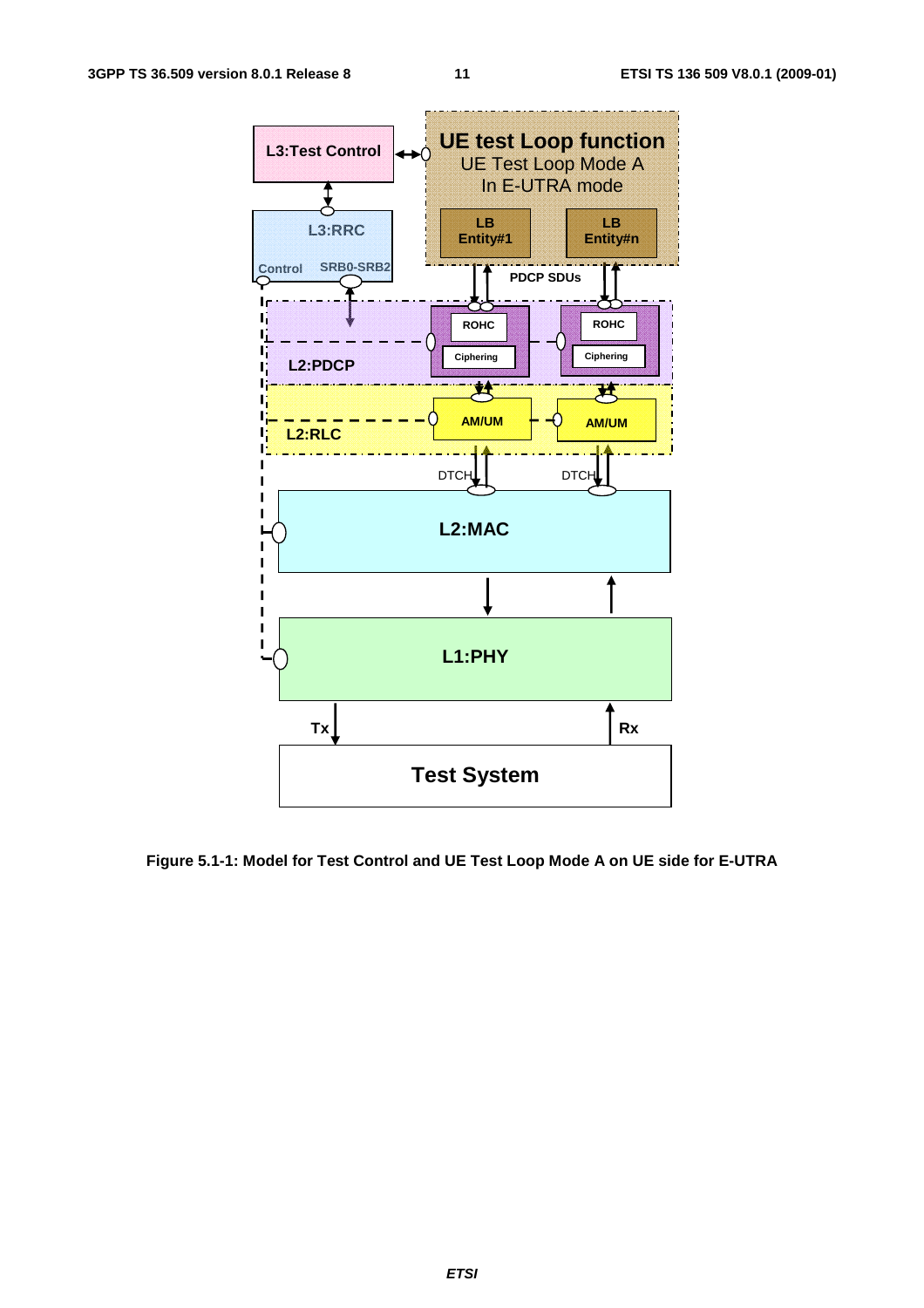

**Figure 5.1-2: Model for Test Control and UE Test Loop Mode B on UE side for E-UTRA**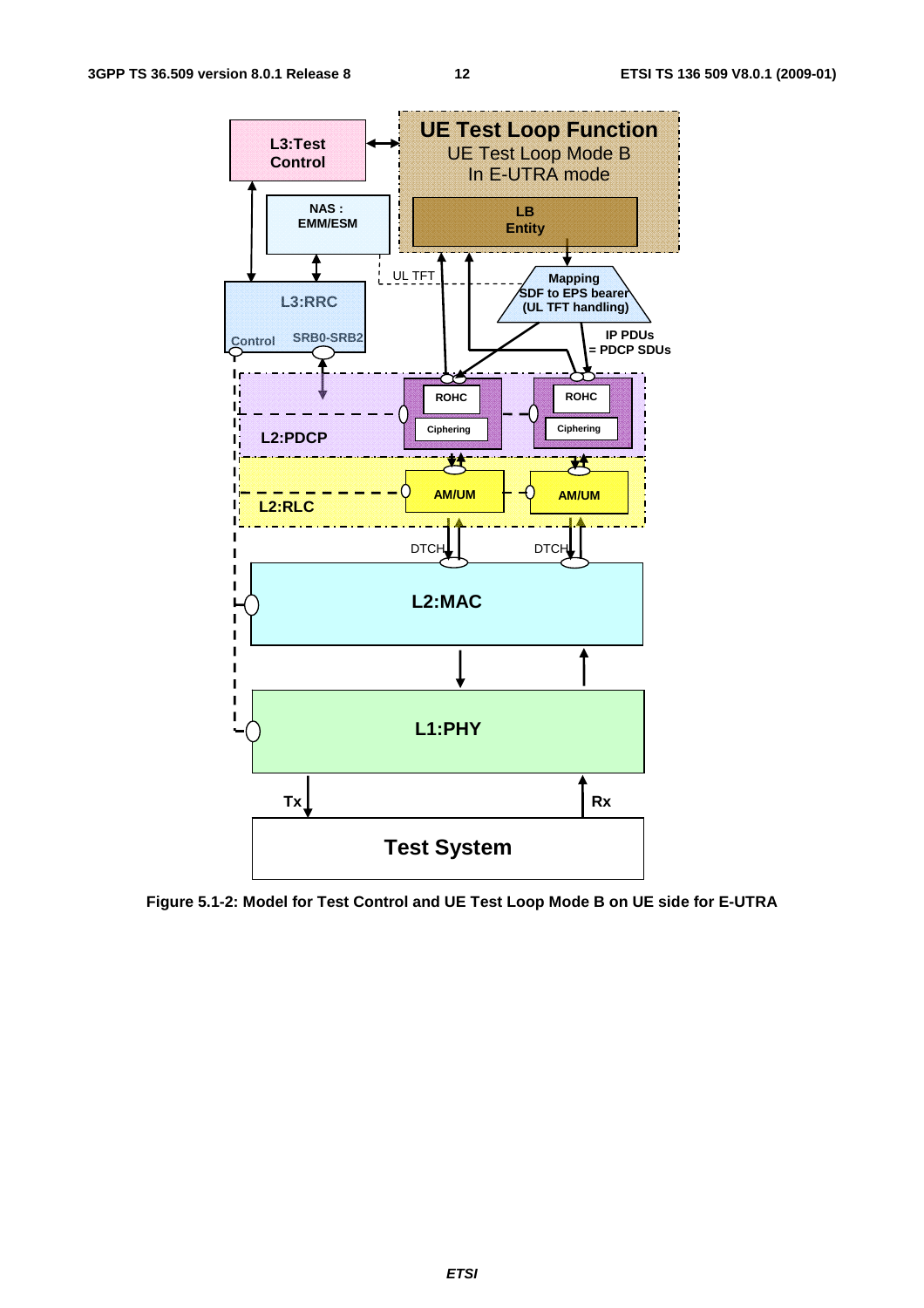

**Figure 5.1-3: Model for UE Test Loop Mode B on UE side for UTRA** 

Editor's note: It is FFS if the entity handling mapping of SDF to PS bearer in uplink (UL TFT handling) for the UTRA case needs to be included in figure 5.1-3. Currently UE test loop mode B is limited to loopback of a single PS radio bearer in UTRA mode.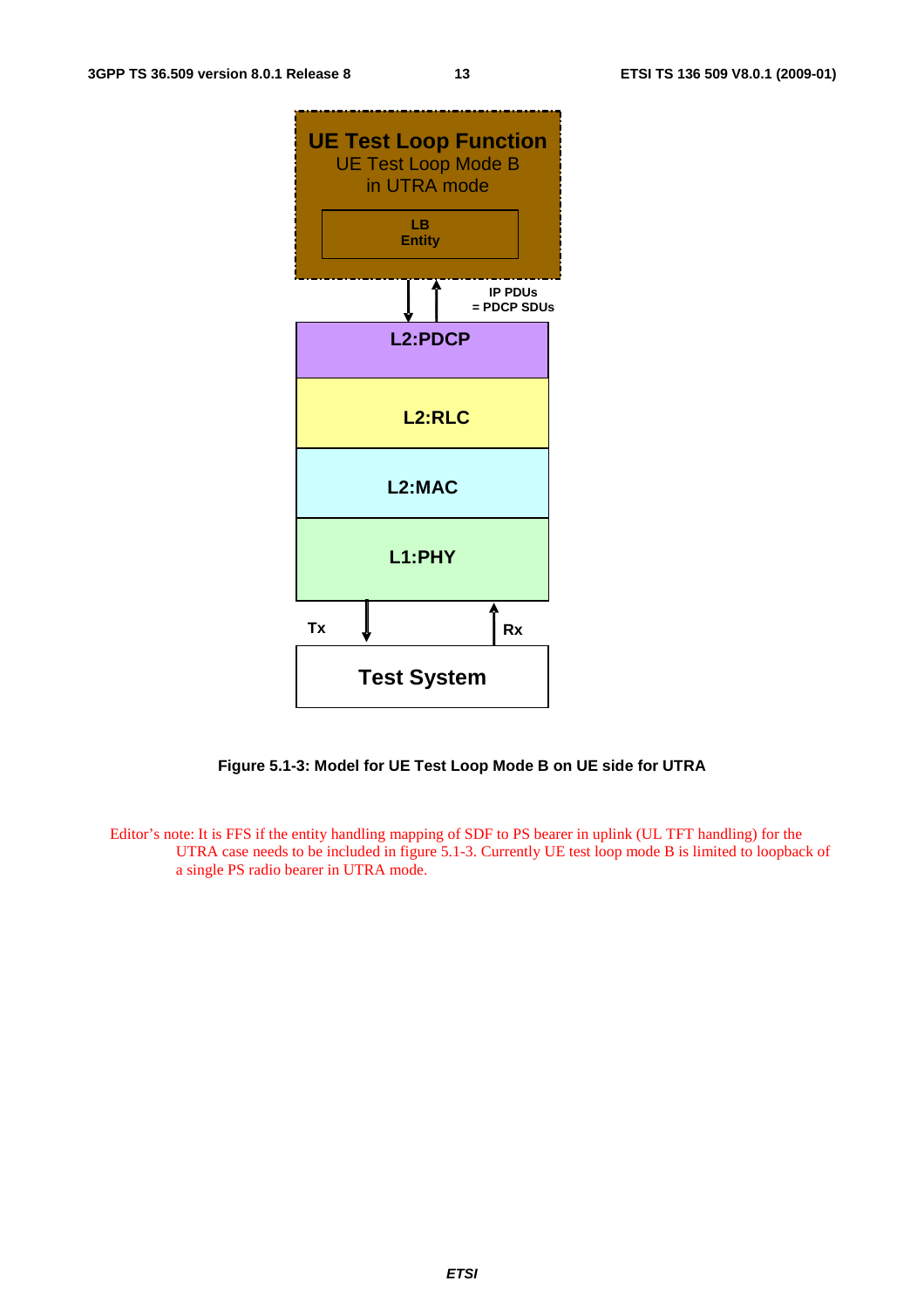

**Figure 5.1-4: Model for UE Test Loop Mode B on UE side for GSM/GPRS** 

Editor's note: It is FFS if the entity handling mapping of SDF to NSAPI in uplink (UL TFT handling) for the GSM/GPRS case needs to be included in figure 5.1-4. Currently UE test loop mode B is limited to a single PS radio bearer in GSM/GPRS mode.



**Figure 5.1-5: Model for UE Test Loop Mode B on UE side for CDMA2000**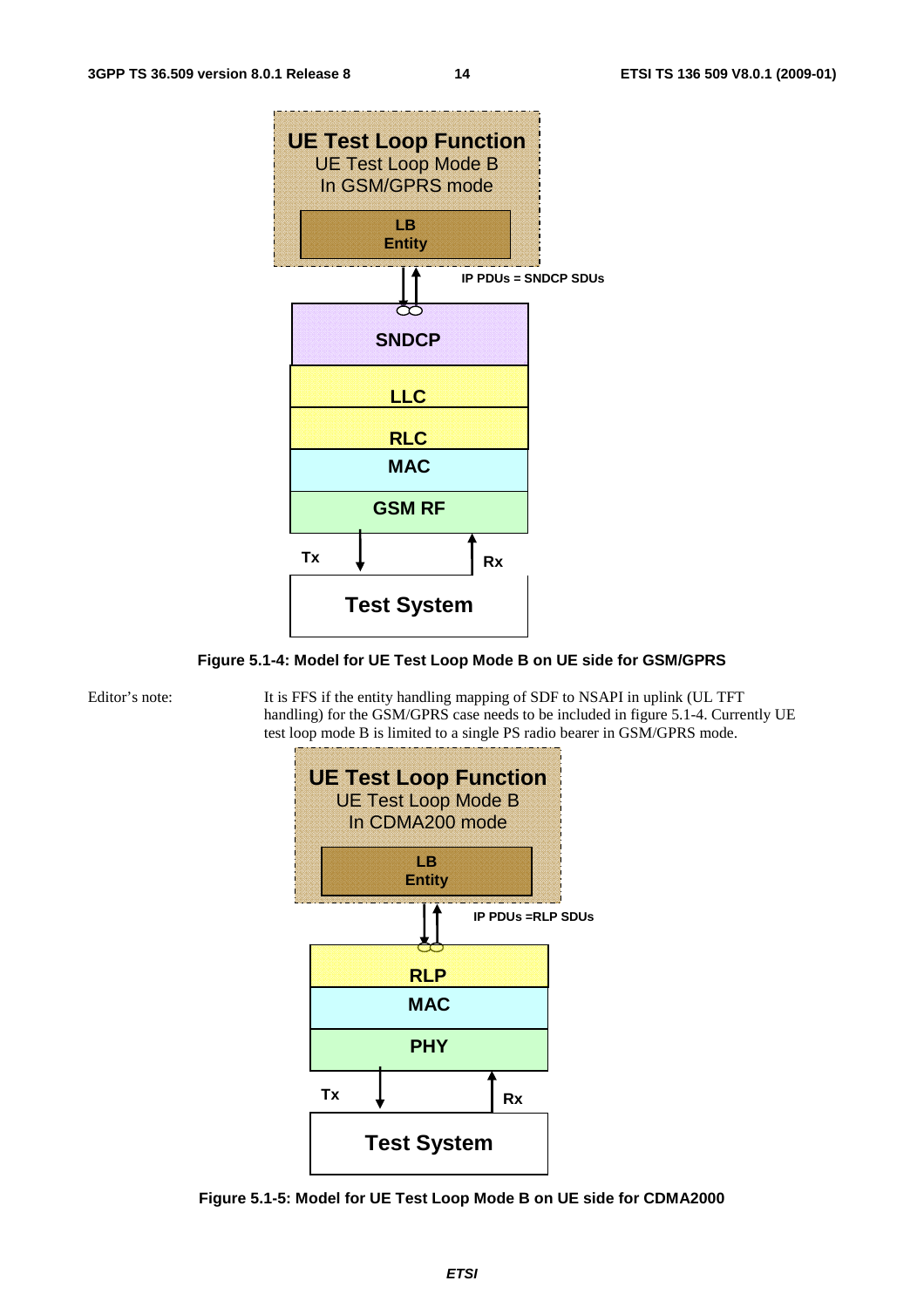### 5.2 Loopback delay requirement

Editor's note The loopback delay requirement is FFS. For UE test loop mode A it is expected that the requirement will not be more stringent than it was for UTRA in TS 34.109. For UE test loop mode B it is expected that the timing/delay requirement will be even less stringent.

### 5.3 UE radio bearer test mode procedures

#### 5.3.1 General

The UE radio bearer test mode is intended for setting the UE into a test mode where the SS can set up data radio bearers to be terminated in the UE test loop function.

Editor's note: It is FFS if any specific UE behaviour needs to be specified to prevent that NAS or applications don't interfere with UE test loop function.

#### 5.3.2 Activate UE radio bearer test mode



**Figure 5.3.2-1: Activate UE radio bearer test mode procedure** 

#### 5.3.2.1 General

The SS uses the activate UE radio bearer procedure to get the UE into a test mode where the SS can set up data radio bearers to be terminated in the UE test loop function.

#### 5.3.2.2 Initiation

The SS can activate the UE radio bearer test mode when UE is in E-UTRA connected state.

The SS requests the UE to activate the UE radio bearer test mode by transmitting an ACTIVATE RB TEST MODE message. The SS then starts timer TT01.

#### 5.3.2.3 Reception of ACTIVATE RB TEST MODE message by UE

When receiving the ACTIVATE RB TEST MODE message the UE shall:

- accept any request to establish any data radio bearer within the radio access capabilities of the UE;
- $t$ erminate all data radio bearer(s) in the UE test loop function;

- discard all SDUs delivered by the PDCP layer to the UE test loop function for a data radio bearer without a closed test loop;

send ACTIVATE RB TEST MODE COMPLETE message.

#### 5.3.2.4 Reception of ACTIVATE RB TEST MODE COMPLETE message by SS

When receiving the ACTIVATE RB TEST MODE COMPLETE message the SS shall: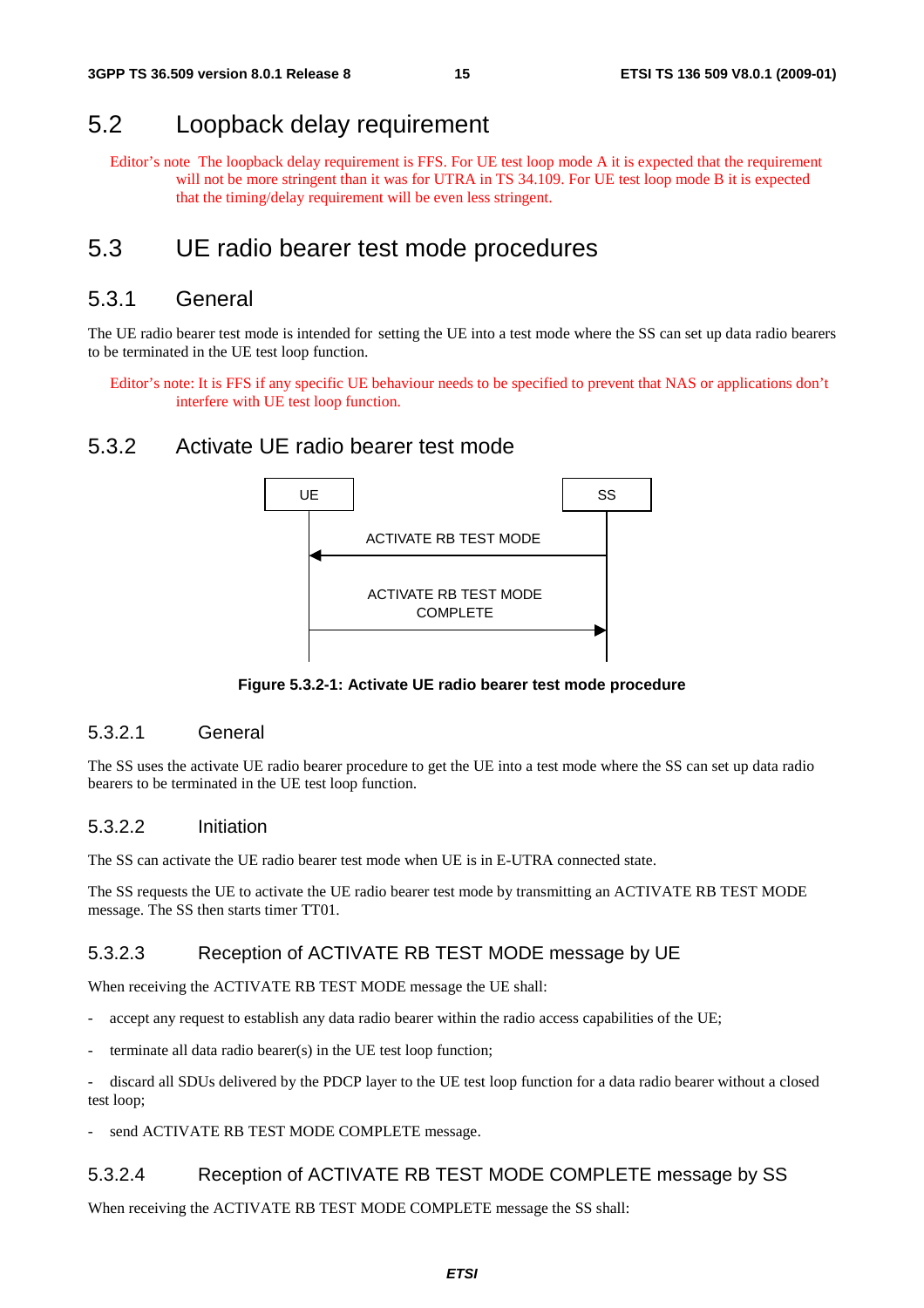- stop timer TT01;
- consider the procedure completed, which confirms that the UE radio bearer test mode has been activated in the UE.

#### 5.3.2.5 TT01 timeout

When TT01 expires the SS shall:

- indicate this to the test case;
- consider the procedure completed.

#### 5.3.3 Deactivate UE radio bearer test mode



**Figure 5.3.3-1: Deactivate UE radio bearer test mode procedure** 

#### 5.3.3.1 General

The purpose of this procedure is to deactivate the radio bearer test mode and return UE to normal operation.

#### 5.3.3.2 Initiation

The SS can deactivate the UE radio bearer test mode when UE is in E\_UTRA connected state and the UE radio bearer test mode is active.

The SS requests the UE to deactivate the UE radio bearer test mode by transmitting a DEACTIVATE RB TEST MODE message. The SS then starts timer TT01.

#### 5.3.3.3 Reception of DEACTIVATE RB TEST MODE message by UE

When receiving the DEACTIVATE RB TEST MODE message the UE shall:

- deactivate the UE radio bearer test mode:
- send a DEACTIVATE RB TEST MODE COMPLETE message.

#### 5.3.3.4 Reception of DEACTIVATE RB TEST MODE COMPLETE message by SS

When receiving the DEACTIVATE RB TEST MODE COMPLETE message the SS shall:

- stop timer TT01;
- consider the procedure completed, which confirms the UE radio bearer test mode has been deactivated in the UE.

#### 5.3.2.5 TT01 timeout

When TT01 expires the SS shall:

indicate this to the test case;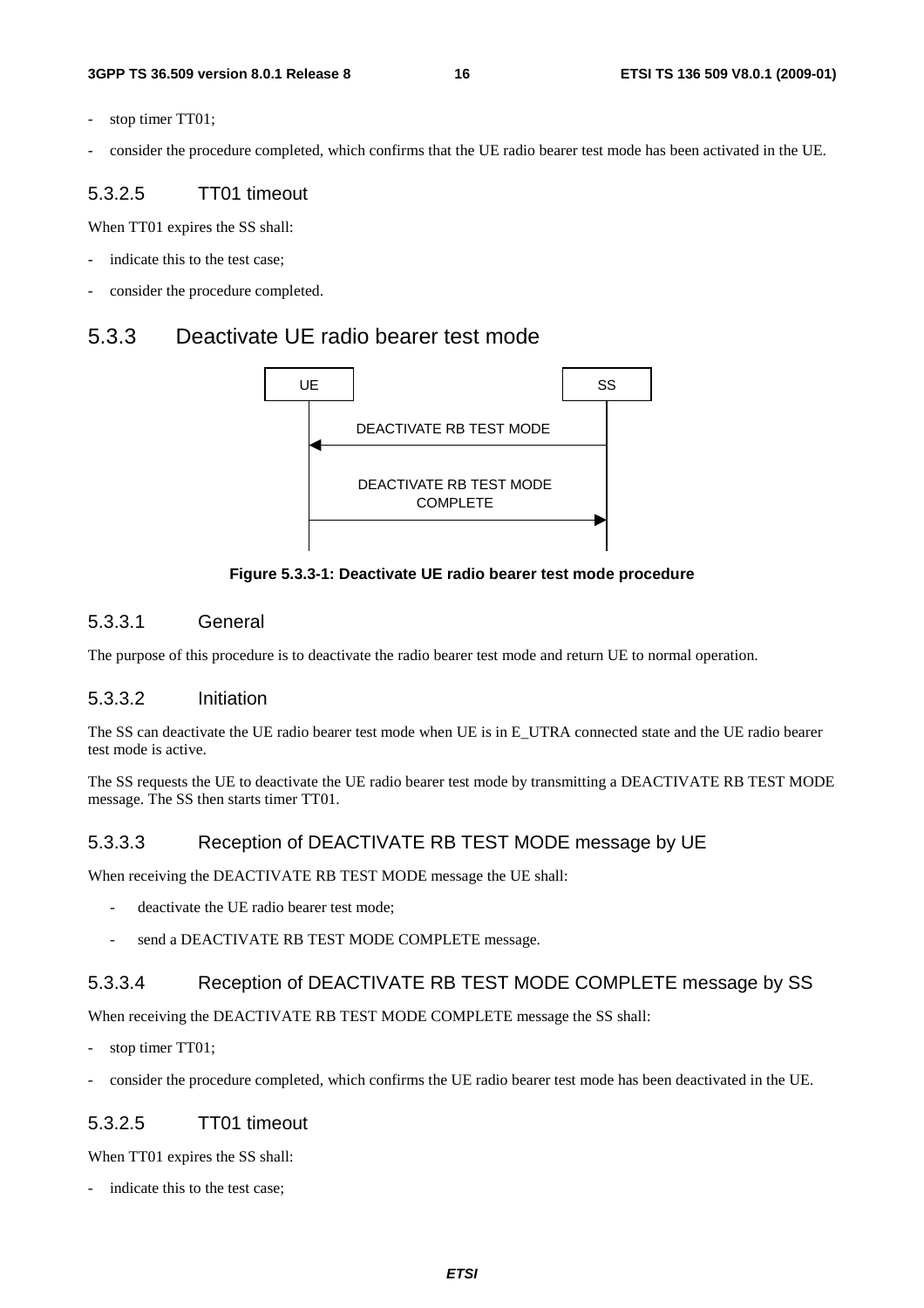consider the procedure completed.

### 5.4 UE test loop procedures

#### 5.4.1 General

The UE test loop function is intended for:

- E-UTRA RF receiver and transmitter testing to generate data transfer in downlink and uplink.
- E-UTRA layer 2 (MAC, RLC, PDCP) and data radio bearer testing to generate data transfer in downlink and uplink.
- EPC and E-UTRA layer 3 testing to verify data transfer continuation over RRC and EPC procedures.
- EPC NAS user-plane testing to verify uplink TFT handling.

- E-UTRA/EPC Inter-system testing to verify data transfer continuation over Inter-system change procedures to and from UTRA, GSM/GPRS and CDMA2000.

#### 5.4.2 Close UE test loop



**Figure 5.4.2-1: Close UE test loop procedure** 

#### 5.4.2.1 General

The SS uses the close UE test loop procedure to start the UE Test Loop function in the UE while in E-UTRA mode.

A prerequisite for UE test loop mode A is that at least one bi-directional data radio bearer has been established between SS and UE.

A prerequisite for UE test loop mode B is that at least one EPS bearer context has been established between SS and UE.

The UE shall provide for normal layer 1, layer 2, RRC, EMM and ESM functionality while the UE test loop function is active. This includes (but is not limited to) handover procedures and normal disconnection of the data radio bearer.

For UE test loop mode A the loopback shall be maintained across handovers, but after data radio bearer disconnection, the loopback shall cease to exist.

For UE test loop mode B the loopback shall be maintained across handovers within E-UTRA and between radio access system (E-UTRA to/from UTRA, E-UTRA to/from GSM/GPRS and E-UTRA to/from CDMA2000). This means that any buffered IP PDUs in the UE test loop function at the time of the intra- or inter-system change shall be kept in the UE test loop function and being scheduled for transmission transparently to the intra- or inter-system change.

#### 5.4.2.2 Initiation

The SS can request the UE to close a test loop in mode A if at least one bi-directional data radio bearer is established and the UE radio bearer test mode is active.

The SS can request the UE to close a test loop in mode B if at least one EPS bearer is established [and the UE radio bearer test mode is active].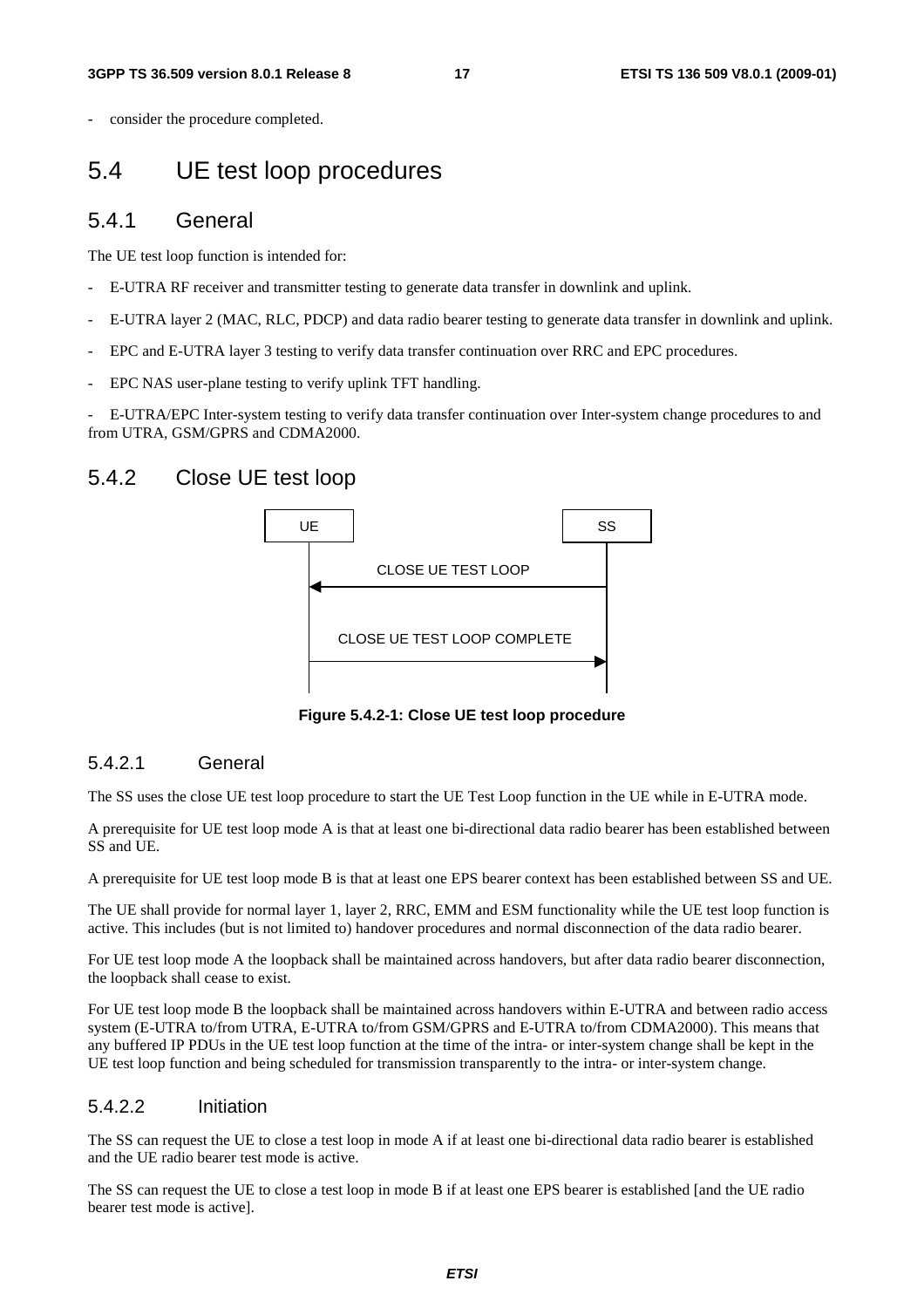The SS requests the UE to close its UE test loop mode A or UE test loop mode B test loop(s) by transmitting a CLOSE UE TEST LOOP message. The SS then starts timer TT01.

#### 5.4.2.3 Reception of CLOSE UE TEST LOOP message by the UE

When receiving the CLOSE UE TEST LOOP message the UE shall:

- if UE test loop mode A has been selected;
	- if no data radio bearers are established [or if the UE radio bearer test mode is not active]; or
	- if the test loop is already closed on one or more data radio bearers:
		- the UE behaviour is unspecified
	- otherwise:
		- terminate all bi-directional data radio bearers in the UE Test Loop Function;
		- for LB\_ID=1 to MAX\_ModeB\_LB\_entities:
			- if the LB Setup DRB(LB ID) IE is included:
				- set DRB\_ID(LB\_ID) to the Data Radio bearer identity number parameter value of the LB Setup DRB(LB\_ID) IE
				- set UL\_PDCP\_SDU\_scaling(LB\_ID) to TRUE
				- set UL\_PDCP\_SDU\_size(LB\_ID) to UL PDCP SDU size parameter of the LB Setup DRB(LB\_ID) IE
			- otherwise:
				- set UL\_PDCP\_SDU\_scaling(LB\_ID) to FALSE.
		- activate the UE Test Loop Functions for UE Test Loop Mode A operation loopback; and
		- send CLOSE UE TEST LOOP COMPLETE message (the loopback shall be operational prior to the sending of the acknowledgement).
- otherwise if UE test loop mode B has been selected;
	- if no EPS bearer is established [or if the UE radio bearer test mode is not active]; or
	- if the test loop is already active on one or more EPS bearers:
		- the UE behaviour is unspecified.
	- otherwise:
		- set TEST\_LOOP\_MODE\_B\_ACTIVE to TRUE
		- terminate all established EPS bearers in uplink in the UE Test Loop Function;
		- if the IP PDU delay timer parameter of the UE test loop mode B IE has a value larger than zero:
			- set timer T\_delay\_modeB to the value of IP PDU delay timer parameter of the UE test loop mode B IE; and
			- set BUFFER\_IP\_PDUs to TRUE
		- else if IP PDU delay timer parameter of the UE test loop mode B IE is equal to zero:
			- if T\_delay\_modeB timer is running:
				- Stop T\_delay\_modeB timer;
			- set timer T\_delay\_modeB equal to zero;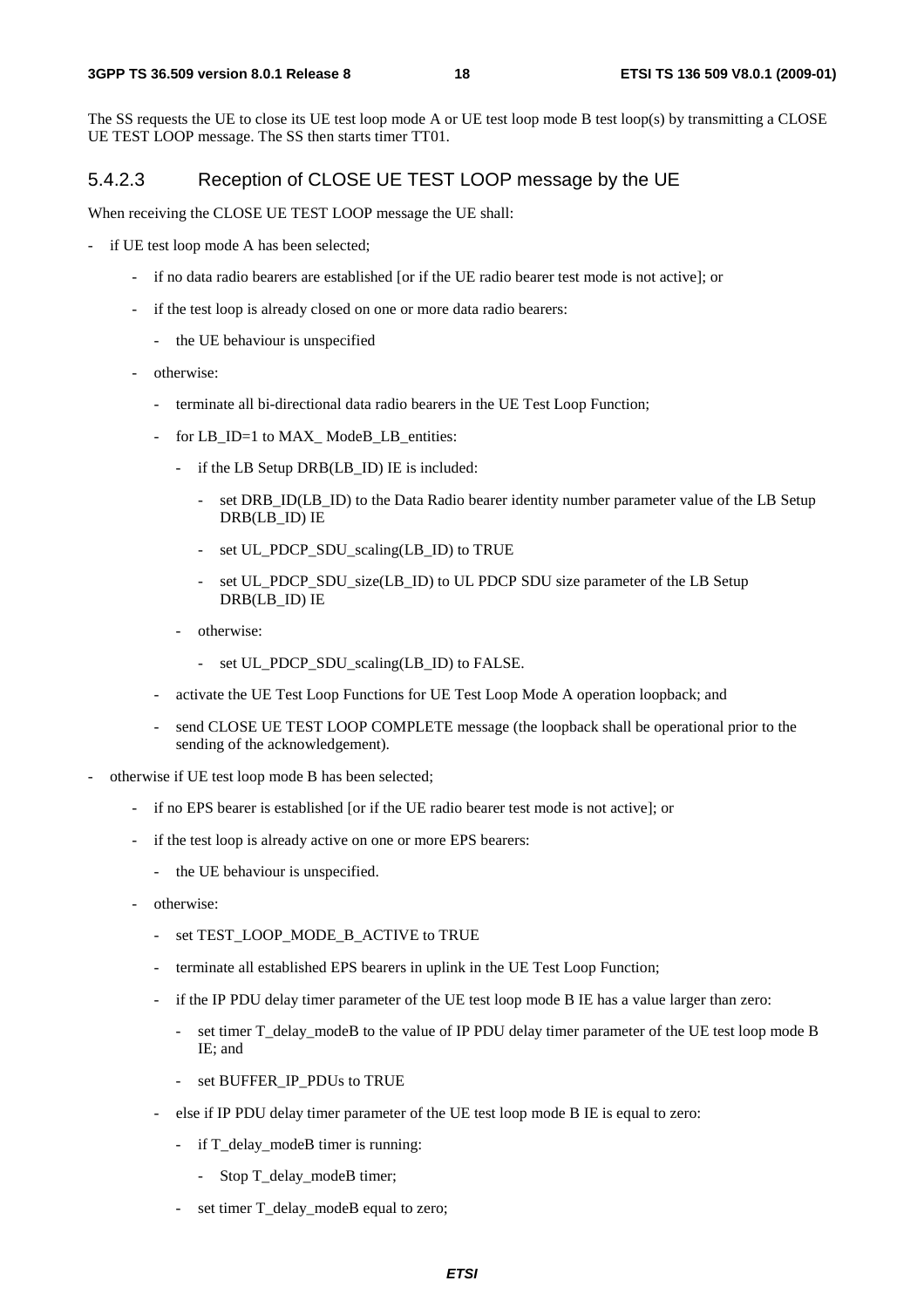- set BUFFER\_IP\_PDUs = FALSE
- activate the loopback; and
- send CLOSE UE TEST LOOP COMPLETE message (the loopback shall be operational prior to the sending of the acknowledgement).
- otherwise;
	- the UE behaviour is unspecified.

#### 5.4.2.4 Reception of CLOSE UE TEST LOOP COMPLETE message by the SS

When receiving the CLOSE UE TEST LOOP COMPLETE message the SS shall:

- stop timer TT01:
- consider the procedure completed.

#### 5.4.2.5 TT01 timeout

When TT01 expires the SS shall:

- indicate this to the test case;
- consider the procedure completed.

#### 5.4.3 UE test loop mode A operation

When operating in E-UTRA mode and UE Test Loop Mode A is active and UE is receiving a PDCP SDU for the loopback entity identified by LB\_ID the UE shall:

- if UL\_PDCP\_SDU\_scaling(LB\_ID) is FALSE:
	- take the PDCP SDU from the output of the PDCP service access point (SAP) and input to the correspondent PDCP SAP in uplink and transmit, see Figure 5.4.3-1.
	- otherwise:
		- if  $UL\_PDCP\_SDU\_size(LB\_ID) = 0$ :
			- discard the PDCP SDU (no data is returned).
		- otherwise:
			- if the size of the received PDCP SDU in downlink is equal to UL\_PDCP\_SDU\_size(LB\_ID):
				- take the PDCP SDU from the output of the PDCP SAP and input to the correspondent PDCP SAP in uplink and transmit, see Figure 5.4.3-1.
			- otherwise if the size of the received PDCP SDU in downlink is bigger than UL PDCP SDU size(LB\_ID):
				- create a UL PDCP SDU of size UL PDCP SDU size(LB ID) by taking the first K bits of the received PDCP SDU in downlink PDCP SAP, where K is equal to UL\_PDCP\_SDU\_size(LB\_ID) and input to the correspondent PDCP SAP in uplink and transmit, see Figure 5.4.3-2.
			- otherwise if the size of the received PDCP SDU in downlink is less than UL\_PDCP\_SDU\_size(LB\_ID):
				- create a UL PDCP SDU of size UL PDCP\_SDU\_size(LB\_ID) by repeating the data received in downlink PDCP SDU in downlink to fill the UL PDCP SDU (truncating the last block if necessary), see Figure 5.4.3-3.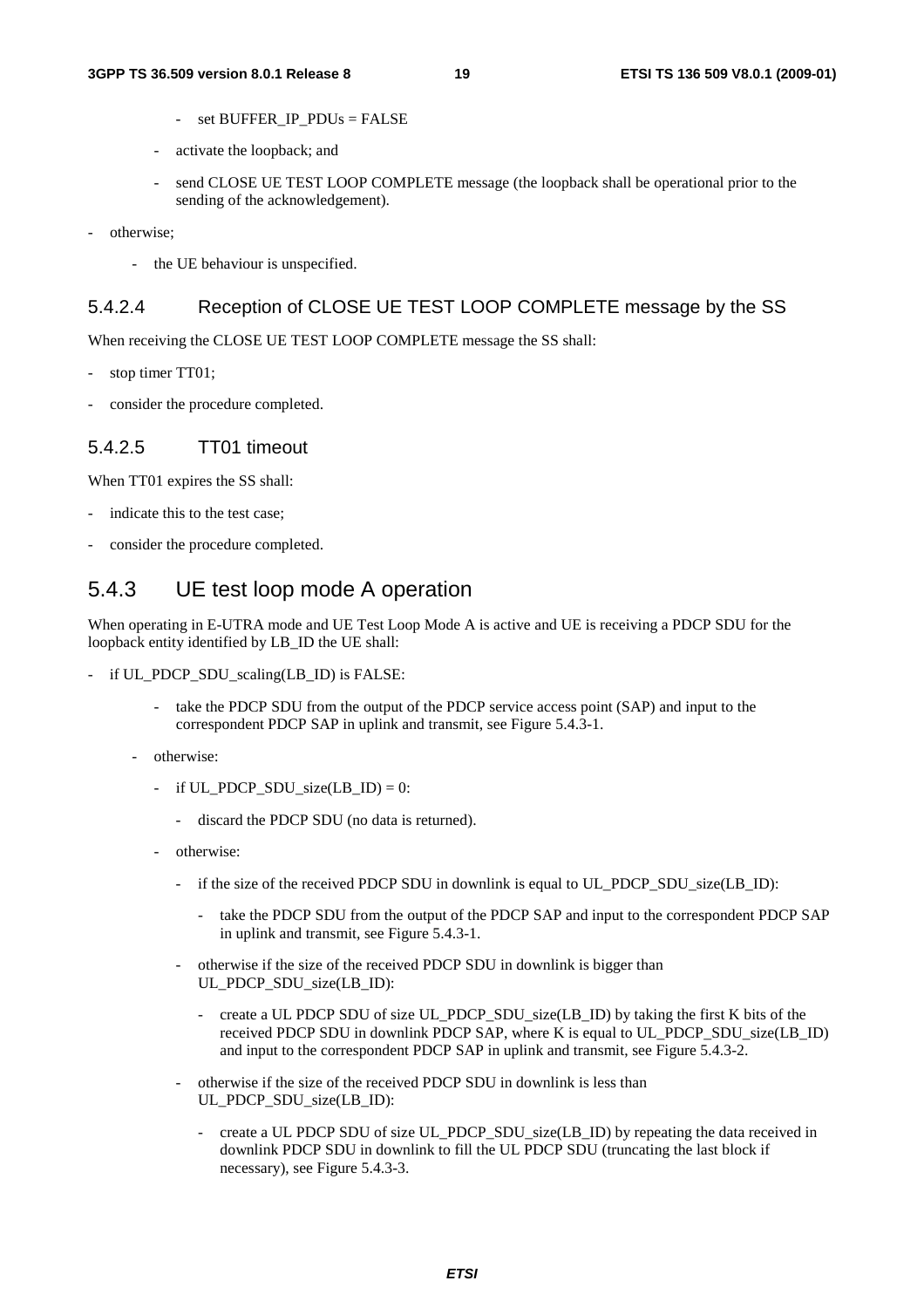In both RLC AM and UM modes, UE shall be able to buffer minimum of [10kbytes] of UL PDCP SDU blocks. The UE shall discard the UL PDCP SDU block if its buffer capacity for UL PDCP SDU blocks is exceeded. The UE shall perform the discard either by the loopback entity or the UL PDCP entity.

Editor's note: The value for minimum UL PDCP SDU buffer size is preliminary set to 10kByte. The value is for further study to secure that the required buffer size is enough to cover all RF testing scenarios and UE categories.



**Figure 5.4.3-2: DL > UL PDCP SDU block size (DL PDCP SDU size = N, UL PDCP SDU size = K)**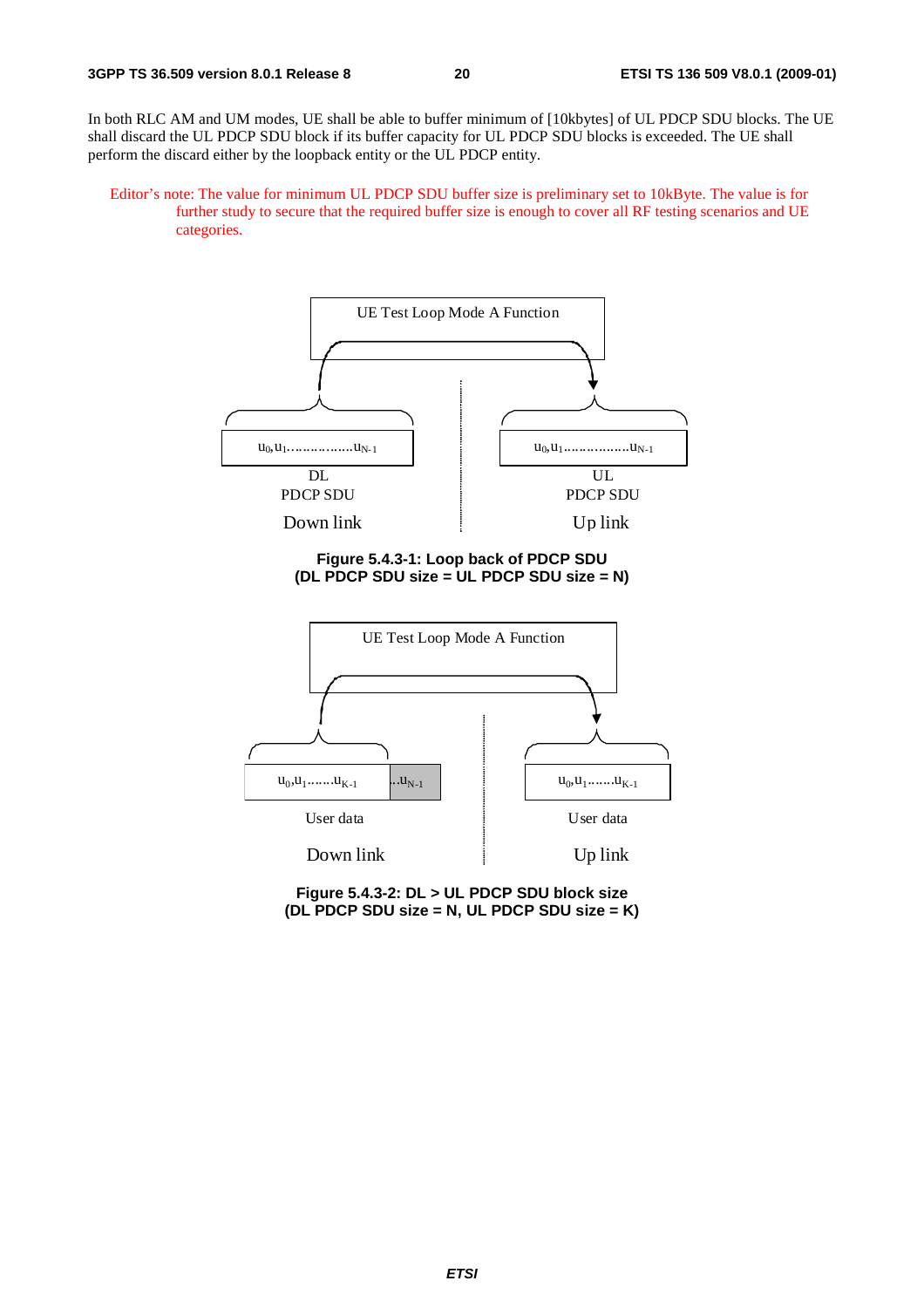

**Figure 5.4.3-2: DL < UL PDCP SDU block size (DL PDCP SDU size = N, UL PDCP SDU size = 2\*N + K)** 

#### 5.4.4 UE test loop mode B operation

#### 5.4.4.1 UE test loop mode B IP PDU buffer size requirement

For UE test loop mode B, when the received IP PDU does not fit in the UE test loop buffer, the UE shall discard the IP PDU. For UE test loop mode B the minimum total IP PDU buffer size supported by the UE shall be [12160 bits].

Editor's note: The value for minimum IP PDU buffer size is FFS, preliminary value set to 12160 bits correspondent to 1520 octets (maximum SDU size as specified in 24.008).

#### 5.4.4.2 Reception of IP PDUs when UE is in E-UTRA mode

When UE receives a PDCP SDU (=IP PDU) when UE is operating in E-UTRA mode and has UE Test Loop Mode B active the UE shall:

- if T\_delay\_modeB timer is running:
	- buffer the received PDCP SDU
- otherwise
	- if BUFFER\_IP\_PDUs is TRUE
		- buffer the received PDCP SDU
		- Start T\_delay\_modeB timer
	- otherwise
		- submit the received PDCP SDU without any modification of the IP header to the UL TFT handling service access point (SAP) for transmission in uplink. See note 1.
	- NOTE : The UL TFT function in the UE is mapping IP PDUs received from SDF to EPS bearer/radio bearer as configured by SS in the UL TFT IE sent as part of the EPS bearer establishment procedures. See figure 5.1-2.

#### 5.4.4.3 Expiry of T\_delay\_modeB timer when UE is in E-UTRA mode

When timer T\_delay\_modeB expires when UE is operating in E-UTRA mode and has UE Test Loop Mode B active the UE shall: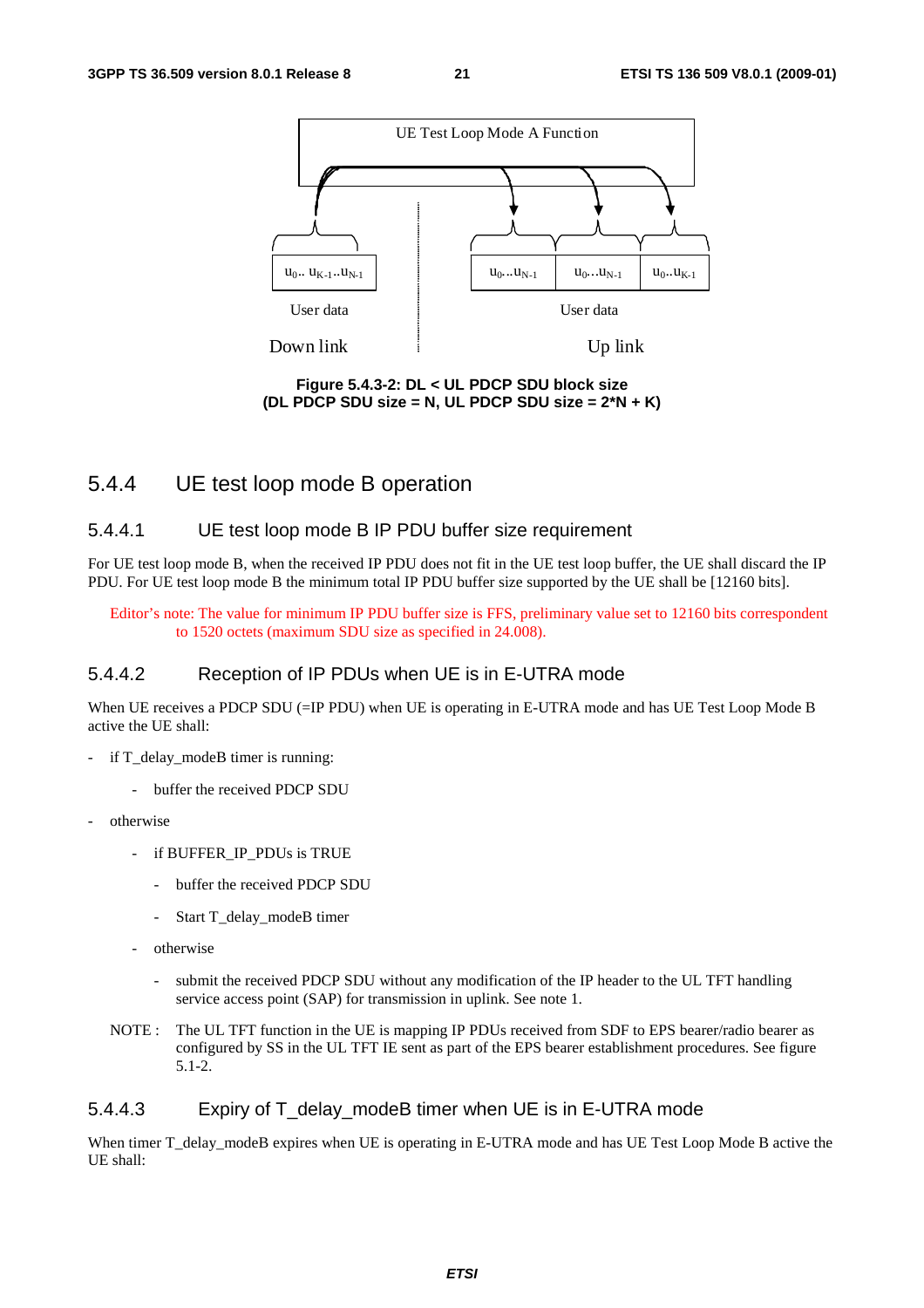- return the buffered PDCP SDUs, in the same order as received (first-in-first-out), to the UL TFT handling service access point (SAP) for transmission in uplink on the EPS bearer/radio bearer as configured by SS in the UL TFT IE sent as part of the radio bearer establishment procedure.

- stop T\_delay\_modeB timer
- set BUFFER\_IP\_PDUs to FALSE
	- NOTE: The UL TFT function in the UE is mapping IP PDUs received from SDF to EPS bearer/radio bearer as configured by SS in the UL TFT IE sent as part of the EPS bearer establishment procedures. See figure 5.1-2.

#### 5.4.4.4 Reception of IP PDUs when UE is in UTRA mode

When UE receives a PDCP SDU when UE is operating in UTRA mode and has UE Test Loop Mode B active the UE shall:

- if T\_delay\_modeB timer is running:
	- buffer the received PDCP SDU
- otherwise:
	- if BUFFER\_IP\_PDUs is TRUE
		- buffer the received PDCP SDU
		- Start T\_delay\_modeB timer
	- otherwise:
		- submit the received PDCP SDU without any modification of the IP header [to the PDCP service access point (SAP) for transmission in uplink on the radio bearer with the lowest radio bearer identity number].

Editor's note: It is FFS at which layer the PDCP PDU is submitted for transmission, directly to the PDCP SAP or to the UL TFT handling service access point (SAP) for transmission in uplink on the EPS bearer/radio bearer as configured by SS in the UL TFT IE sent as part of the radio bearer establishment procedure.

#### 5.4.4.5 Expiry of T\_delay\_modeB timer when UE is in UTRA mode

When timer T\_delay\_modeB expires when UE is operating in UTRA mode and has UE Test Loop Mode B active the UE shall:

submit the buffered IP PDUs, in the same order as received (first-in-first-out), [to the PDCP service access point (SAP) for transmission in uplink on the radio bearer with the lowest radio bearer identity number].

- Stop T\_delay\_modeB timer.
- set BUFFER\_IP\_PDUs to FALSE.
- Editor's note: It is FFS at which layer the PDCP PDU is submitted for transmission, directly to the PDCP SAP or to the UL TFT handling service access point (SAP) for transmission in uplink on the EPS bearer/radio bearer as configured by SS in the UL TFT IE sent as part of the radio bearer establishment procedure.

#### 5.4.4.6 Reception of IP PDUs when UE is in GSM/GPRS mode

When UE receives a SNDCP SDU when UE is operating in GSM/GPRS mode and has UE Test Loop Mode B active the UE shall:

- if T\_delay\_modeB timer is running:
	- buffer the received SNDCP SDU.
- otherwise: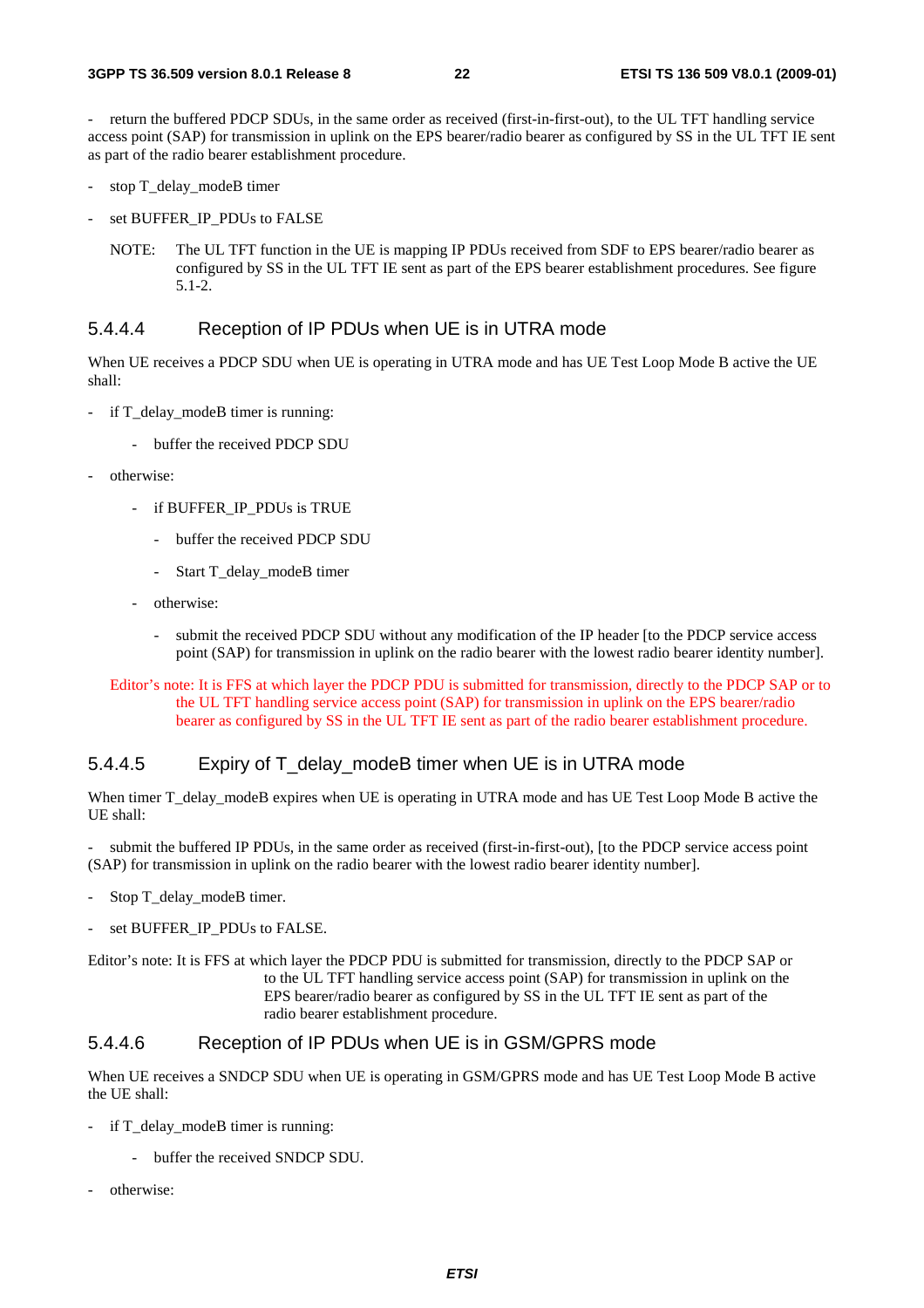- if BUFFER\_IP\_PDUs is TRUE;
	- buffer the received SNDCP SDU;
	- Start T\_delay\_modeB timer.
- otherwise:
	- submit the received SNDCP SDU without any modification of the IP header to the SNDCP service access point (SAP) for transmission in uplink.
- Editor's note: It is FFS on which NSAPI the SNDCP SDU is submitted (i.e. a fixed NSAPI value or a value determined by the uplink TFT handling function).

#### 5.4.4.7 Expiry of T\_delay\_modeB timer when UE is in GSM/GPRS mode

When timer T\_delay\_modeB expires when UE is operating in GSM/GPRS mode and has UE Test Loop Mode B active the UE shall:

- submit the buffered IP PDUs without any modification of the IP header in the same order as received (first-in-firstout), to the SNDCP service access point (SAP) for transmission in uplink.

- Stop T\_delay\_modeB timer
- set BUFFER\_IP\_PDUs to FALSE

Editor's note: It is FFS on which NSAPI the SNDCP SDU is submitted (i.e. a fixed NSAPI value or a value determined by the uplink TFT handling function).

#### 5.4.4.8 Reception of IP PDUs when UE is in CDMA2000 mode

When UE receives a RLP SDU when UE is operating in CDMA2000 mode and has UE Test Loop Mode B active the UE shall:

- if T\_delay\_modeB timer is running:
	- buffer the received RLP SDU
- otherwise
	- if BUFFER\_IP\_PDUs is TRUE
		- buffer the received RLP SDU
		- Start T\_delay\_modeB timer
	- otherwise
		- submit the received RLP SDU without any modification of the IP header to the RLP service access point (SAP) for transmission in uplink.

#### 5.4.4.9 Expiry of T\_delay\_modeB timer when UE is in CDMA2000 mode

When timer T\_delay\_modeB expires when UE is operating in CDMA2000 mode and has UE Test Loop Mode B active the UE shall:

submit the buffered IP PDUs without any modification of the IP header in the same order as received (first-in-firstout), to the RLP service access point (SAP) for transmission in uplink.

- Stop T\_delay\_modeB timer
- set BUFFER\_IP\_PDUs to FALSE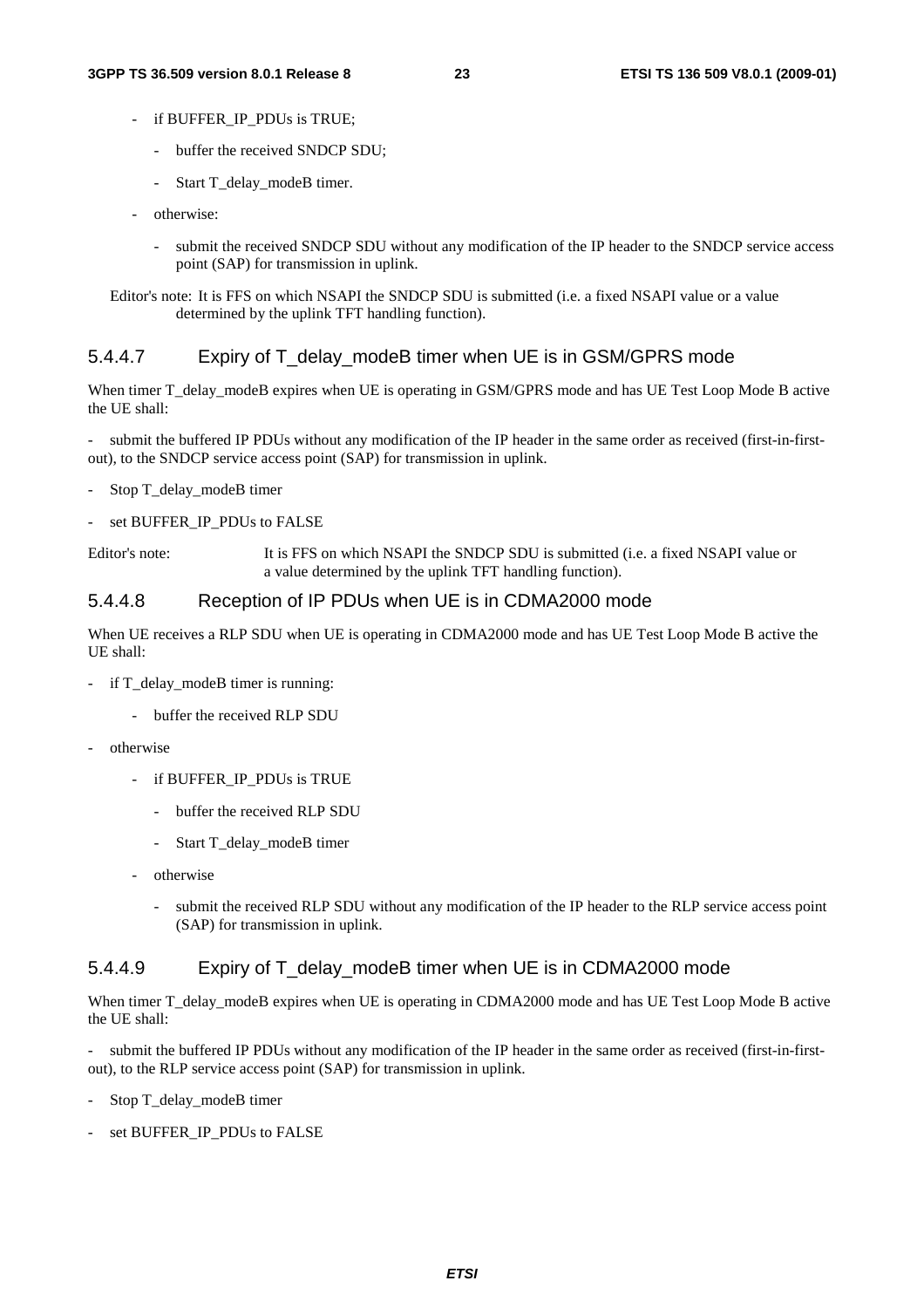#### 5.4.4.10 Establishment of the RRC/RR connection in E-UTRA, UTRA, GSM/GPRS and CDMA2000 mode

When the RRC or the RR connection is established, in E-UTRA, UTRA, GSM/GPRS and CDMA2000 mode the UE shall:

- if TEST\_LOOP\_MODE\_B\_ACTIVE is set to TRUE;
- terminate all established EPS bearers in uplink in the UE Test Loop Function.

#### 5.4.4.11 Release of RRC/RR connection in E-UTRA, UTRA, GSM/GPRS and CDMA2000 mode after T\_delay\_modeB timer has expired

When the RRC or the RR connection is released in E-UTRA, UTRA, GSM/GPRS and CDMA2000 mode the UE shall:

- if UE test loop mode B is active; and
- if BUFFER\_IP\_PDUs is TRUE or T\_delay\_modeB timer is running:
	- keep UE test loop mode B active
- otherwise

- the UE behaviour is unspecified.

#### 5.4.5 Open UE test loop



**Figure 5.4.5-1: Open UE test loop procedure** 

#### 5.4.5.1 General

The SS uses the procedure open UE test loop to deactivate the UE test loop function in the UE.

#### 5.4.5.2 Initiation

The SS requests the UE to open all closed test loops by transmitting an OPEN UE TEST LOOP message. The SS then starts timer TT01.

#### 5.4.5.3 Reception of OPEN UE TEST LOOP message by the UE

When UE receives the OPEN UE TEST LOOP message the UE shall:

- If no test loops are closed:
	- the UE behaviour is unspecified;
- otherwise if one or more test loops are closed:
	- open all test loops;
	- if TEST\_LOOP\_MODE\_B\_ACTIVE is TRUE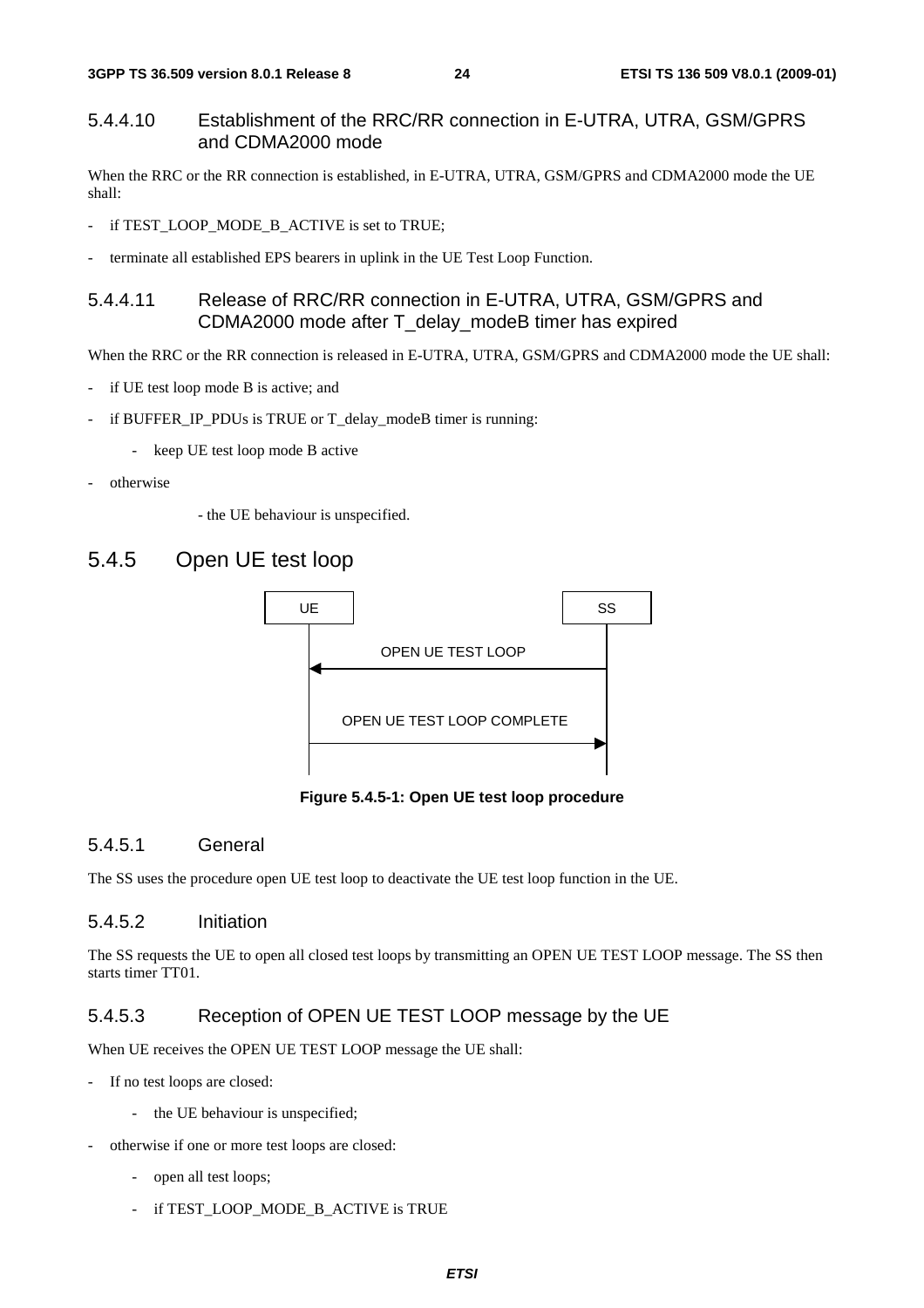- set TEST\_LOOP\_MODE\_B\_ACTIVE to FALSE
- send OPEN UE TEST LOOP COMPLETE message;
- otherwise (test loops already opened):
	- the UE behaviour is unspecified.

#### 5.4.5.4 Reception of OPEN UE TEST LOOP COMPLETE by the SS

When receiving the OPEN UE TEST LOOP COMPLETE message the SS shall:

- stops timer TT01;
- consider the procedure completed.

#### 5.4.5.5 TT01 timeout

If TT01 expires, then the SS shall indicate this to the test case. The procedure is then completed.

### 6 Message definitions and contents

In this clause, only TC protocol messages are described. TC control messages are intended to be sent using the *DLInformationTransfer* and *ULInformationTransfer* procedures, see TS 36.331 [25], sub clause 5.6.1 and 5.6.2.

NOTE 1: A message received with skip indicator different from 0 will be ignored.

NOTE 2: For general definition of Layer 3 message format see TS 24.007 [1], clause 11.

- NOTE 3: E-UTRA, UTRA and GSM/GPRS test messages uses the same protocol discriminator value ("1111"). Following message type value series are reserved for GSM/GPRS testing commands as specified by TS 44.014 [13]: 0000xxxx, 0001xxxx and 0010xxxx where x represent 0 or 1. Following message type value series are reserved for UTRA testing commands as specified by TS 34.109 [11]: 0100xxxx where x represent 0 or 1.For E-UTRA test commands the message type value series 1000xxxx is reserved.
- Editor's note: TS 24.007 [5], section 11.2.3.1.1 need to be updated to reflect that E-UTRA TC messages in 36.509 uses protocol discriminator value "1111".

### 6.1 CLOSE UE TEST LOOP

This message is only sent in the direction SS to UE.

| <b>Information Element</b>   | Reference          | <b>Presence</b> | Format | Length        |
|------------------------------|--------------------|-----------------|--------|---------------|
| Protocol discriminator       | TS 24.007 [5], sub | M               |        | $\frac{1}{2}$ |
|                              | clause 11.2.3.1.1  |                 |        |               |
| Skip indicator               | TS 24.007 [5], sub | M               |        | $\frac{1}{2}$ |
|                              | clause 11.2.3.1.2  |                 |        |               |
| Message type                 |                    | M               |        |               |
| UE test loop mode            |                    | M               |        |               |
| UE test loop mode A LB setup |                    | $\subset$       | LV     | $1 - 16$      |
| UE test loop mode B LB setup |                    | ⌒               | ٦Z     |               |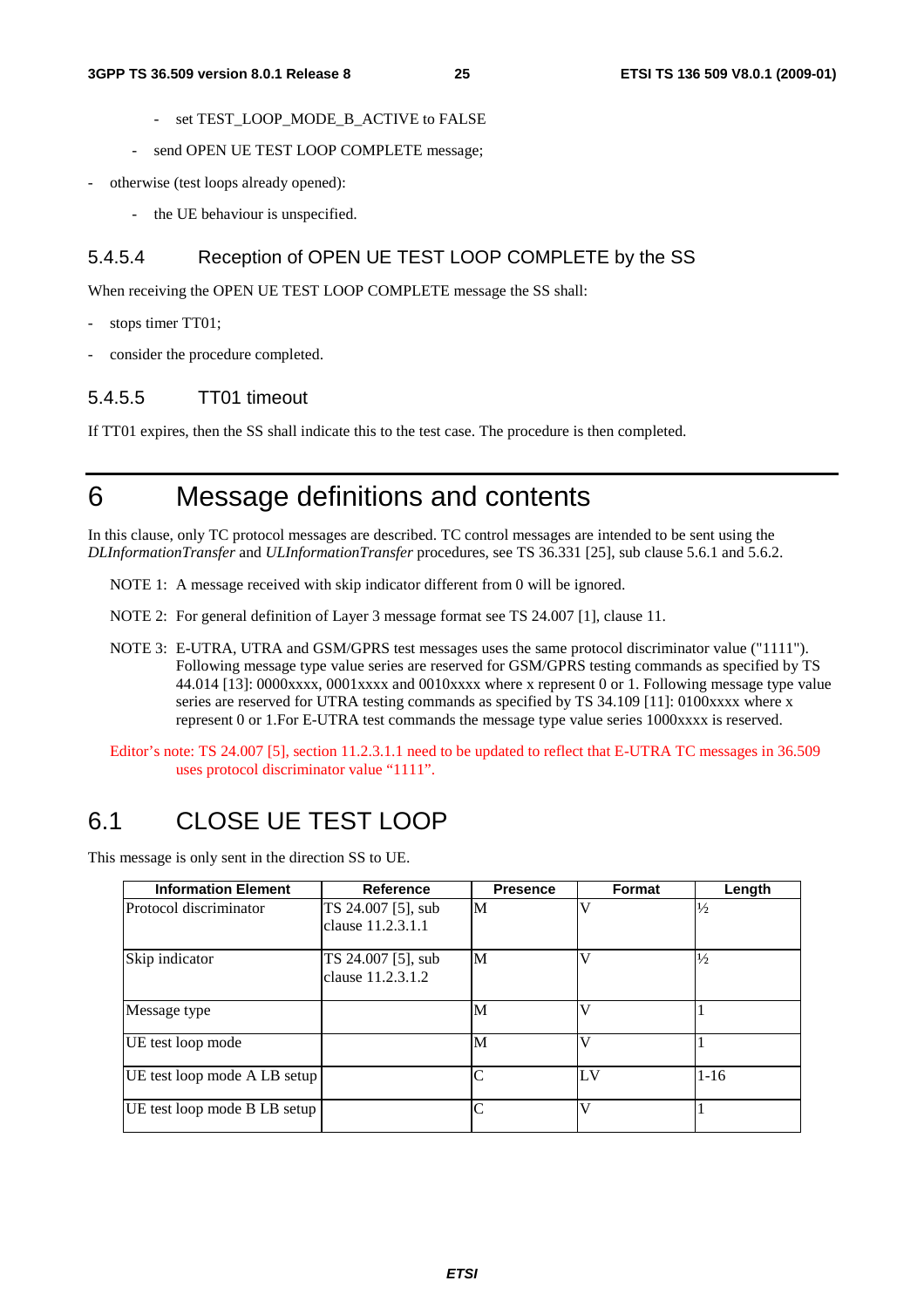#### **3GPP TS 36.509 version 8.0.1 Release 8 26 ETSI TS 136 509 V8.0.1 (2009-01)**

where message type is:

|  |  |  |  | ≅it no.<br>oı |
|--|--|--|--|---------------|
|  |  |  |  | notat.<br>ΤД. |

where UE test loop mode is:

|  |  |  |                      | bit no. |
|--|--|--|----------------------|---------|
|  |  |  | $\sqrt{2}$<br>$\sim$ | octet   |

X2=0 and X1=0 then UE test loop mode A is selected.

X2=0 and X1=1 then UE test loop mode B is selected.

Other combinations of X1 and X2 are reserved for future versions of the protocol.

where UE test loop mode A LB setup is:

|  | Length of UE test loop mode A LB setup IE |  |               |  |  | Octet <sup>1</sup> |
|--|-------------------------------------------|--|---------------|--|--|--------------------|
|  |                                           |  | LB setup list |  |  | Octet 2            |
|  |                                           |  |               |  |  | Octet $N^*3+1$     |

N is the number of LB entities in the LB setup list and is less than or equal to MAX\_ ModeB\_LB\_entities.

where LB setup list is:

| 8 | 6 | 5 | 4 | 3                          | 2 |  |                          |
|---|---|---|---|----------------------------|---|--|--------------------------|
|   |   |   |   | LB setup DRB IE(LB_ID=1)   |   |  | Octet 2                  |
|   |   |   |   |                            |   |  | Octet 3                  |
|   |   |   |   |                            |   |  | Octet 4                  |
|   |   |   |   | LB setup DRB $IE(LB_1D=2)$ |   |  | Octet <sub>5</sub>       |
|   |   |   |   |                            |   |  | Octet <sub>6</sub>       |
|   |   |   |   |                            |   |  | Octet 7                  |
|   |   |   | . |                            |   |  |                          |
|   |   |   |   | LB setup DRB IE(LB_ID=N)   |   |  | Octet N <sup>*</sup> 3-1 |
|   |   |   |   |                            |   |  | Octet N <sup>*</sup> 3   |
|   |   |   |   |                            |   |  | Octet N <sup>*</sup> 3+1 |

where LB Setup DRB(LB\_ID) IE is:

| ີ                       |                |             | ີ          |                                |                                |          |          | bit no.            |
|-------------------------|----------------|-------------|------------|--------------------------------|--------------------------------|----------|----------|--------------------|
| Z15                     | Z14            | 712<br>ں اے | 740<br>ے ا | 744<br>- 1                     | 740<br>2 I U                   | 70<br>ت  | 70<br>∠⊂ | octet 1            |
| $\rightarrow$<br>$\sim$ | Z <sub>6</sub> | --<br>ںے    | -<br>44    | $\overline{\phantom{a}}$<br>ںے | $\overline{\phantom{a}}$<br>-- | <u>_</u> | 70<br>∠⊾ | octet <sub>2</sub> |
|                         | Reserved       |             | Q4         | Q3                             | ₩                              | ا بي     | Q0       | octet 3            |

Z15..Z0 = Uplink PDCP SDU size in bits 0.. 12160 (binary coded, Z15 is most significant bit and Z0 least significant bit). See Note 1.

Q4..Q0 = Data Radio Bearer identity number, 1..32 (binary coded, Q4 is most significant bit and Q0 least significant bit), where Data Radio Bearer identity identifies the radio bearer, see [25] TS 36.331.

NOTE: The parameter UL PDCP SDU size is only applicable for UE test loop mode A. The UL PDCP SDU size is limited to 12160 bits (1520 octets).

And where UE test loop mode B setup is: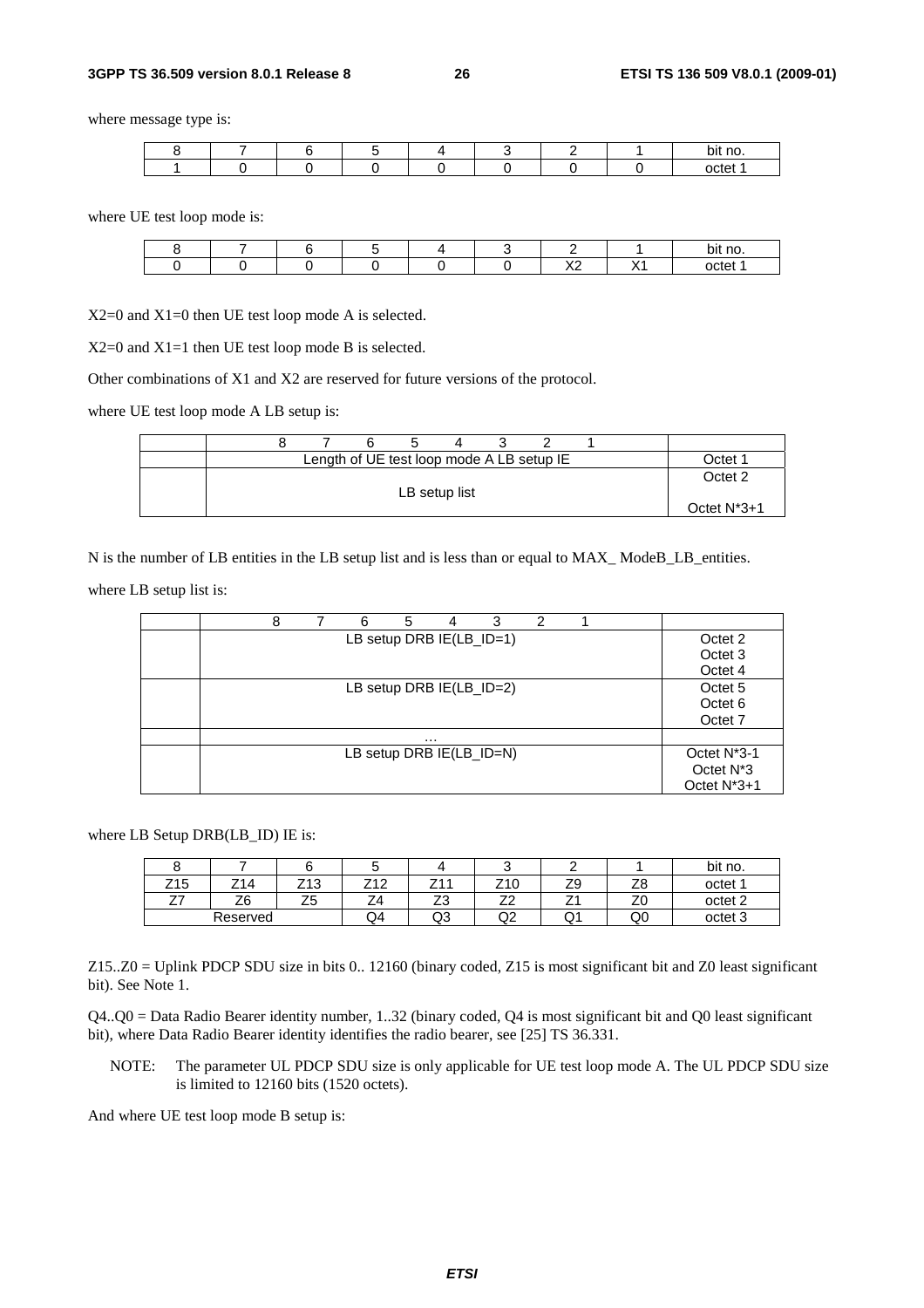| JE test<br>loop mode B setup IE | $Int^*$ |
|---------------------------------|---------|

Where

|                    |  |        |              | bit no. |
|--------------------|--|--------|--------------|---------|
| $ -$<br>- 14<br>-- |  | $\sim$ | $\mathbf{r}$ | octet   |

T7..T0 = IP PDU delay time 0..255 seconds (binary coded, T7 is most significant bit and T0 least significant bit)

### 6.2 CLOSE UE TEST LOOP COMPLETE

This message is only sent in the direction UE to SS.

| <b>Information Element</b> | <b>Reference</b>                        | <b>Presence</b> | Format | Length |
|----------------------------|-----------------------------------------|-----------------|--------|--------|
| Protocol discriminator     | TS 24.007 [5], sub<br>clause 11.2.3.1.1 | М               |        | 1/2    |
| Skip indicator             | TS 24.007 [5], sub<br>clause 11.2.3.1.2 | M               |        | 1/2    |
| Message type               |                                         | M               |        |        |

where message type is:

|  |  |  |  | bit no |
|--|--|--|--|--------|
|  |  |  |  | netet  |

### 6.3 OPEN UE TEST LOOP

This message is only sent in the direction SS to UE.

| <b>Information Element</b> | <b>Reference</b>                        | <b>Presence</b> | Format | Length        |
|----------------------------|-----------------------------------------|-----------------|--------|---------------|
| Protocol discriminator     | TS 24.007 [5], sub<br>clause 11.2.3.1.1 | М               |        | $\frac{1}{2}$ |
| Skip indicator             | TS 24.007 [5], sub<br>clause 11.2.3.1.2 | M               |        | $\frac{1}{2}$ |
| Message type               |                                         | M               |        |               |

where message type is:

|  |  |  |  | bit no. |
|--|--|--|--|---------|
|  |  |  |  | nctet   |

### 6.4 OPEN UE TEST LOOP COMPLETE

This message is only sent in the direction UE to SS.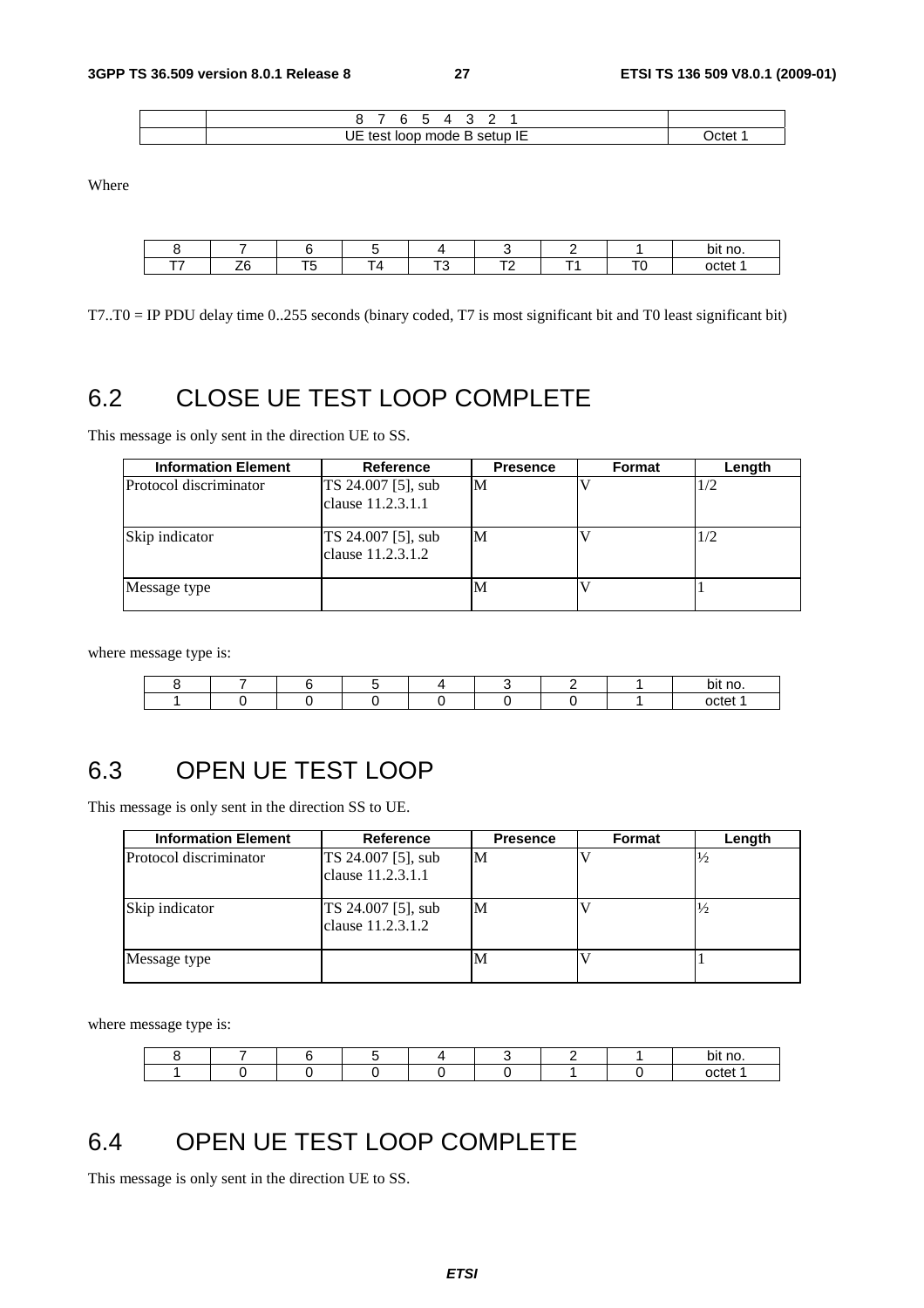| <b>Information Element</b> | Reference                               | <b>Presence</b> | Format | Length |
|----------------------------|-----------------------------------------|-----------------|--------|--------|
| Protocol discriminator     | TS 24.007 [1], sub<br>clause 11.2.3.1.1 | M               |        | 1/2    |
| Skip indicator             | TS 24.007 [1], sub<br>clause 11.2.3.1.2 | М               |        | 1/2    |
| Message type               |                                         | М               |        |        |

where message type is:

|  |  |  |  | bit no. |
|--|--|--|--|---------|
|  |  |  |  | ----    |

### 6.5 ACTIVATE RB TEST MODE

This message is only sent in the direction SS to UE.

| <b>Information Element</b> | Reference                               | <b>Presence</b> | Format | Length        |
|----------------------------|-----------------------------------------|-----------------|--------|---------------|
| Protocol discriminator     | TS 24.007 [1], sub<br>clause 11.2.3.1.1 | M               |        | $\frac{1}{2}$ |
| Skip indicator             | TS 24.007 [1], sub<br>clause 11.2.3.1.2 | M               |        | $\frac{1}{2}$ |
| Message type               |                                         | М               |        |               |

where message type is:

|  |  |  |  | bit no. |
|--|--|--|--|---------|
|  |  |  |  | octet   |

### 6.6 ACTIVATE RB TEST MODE COMPLETE

This message is only sent in the direction UE to SS.

| <b>Information Element</b> | Reference                               | <b>Presence</b> | Format | Length        |
|----------------------------|-----------------------------------------|-----------------|--------|---------------|
| Protocol discriminator     | TS 24.007 [1], sub<br>clause 11.2.3.1.1 | M               |        | $^{1/2}$      |
| Skip indicator             | TS 24.007 [1], sub<br>clause 11.2.3.1.2 | M               |        | $\frac{1}{2}$ |
| Message type               |                                         | М               |        |               |

where message type is:

|  |  |  |  | no.<br>bit |
|--|--|--|--|------------|
|  |  |  |  | nctet      |

### 6.7 DEACTIVATE RB TEST MODE

This message is only sent in the direction SS to UE.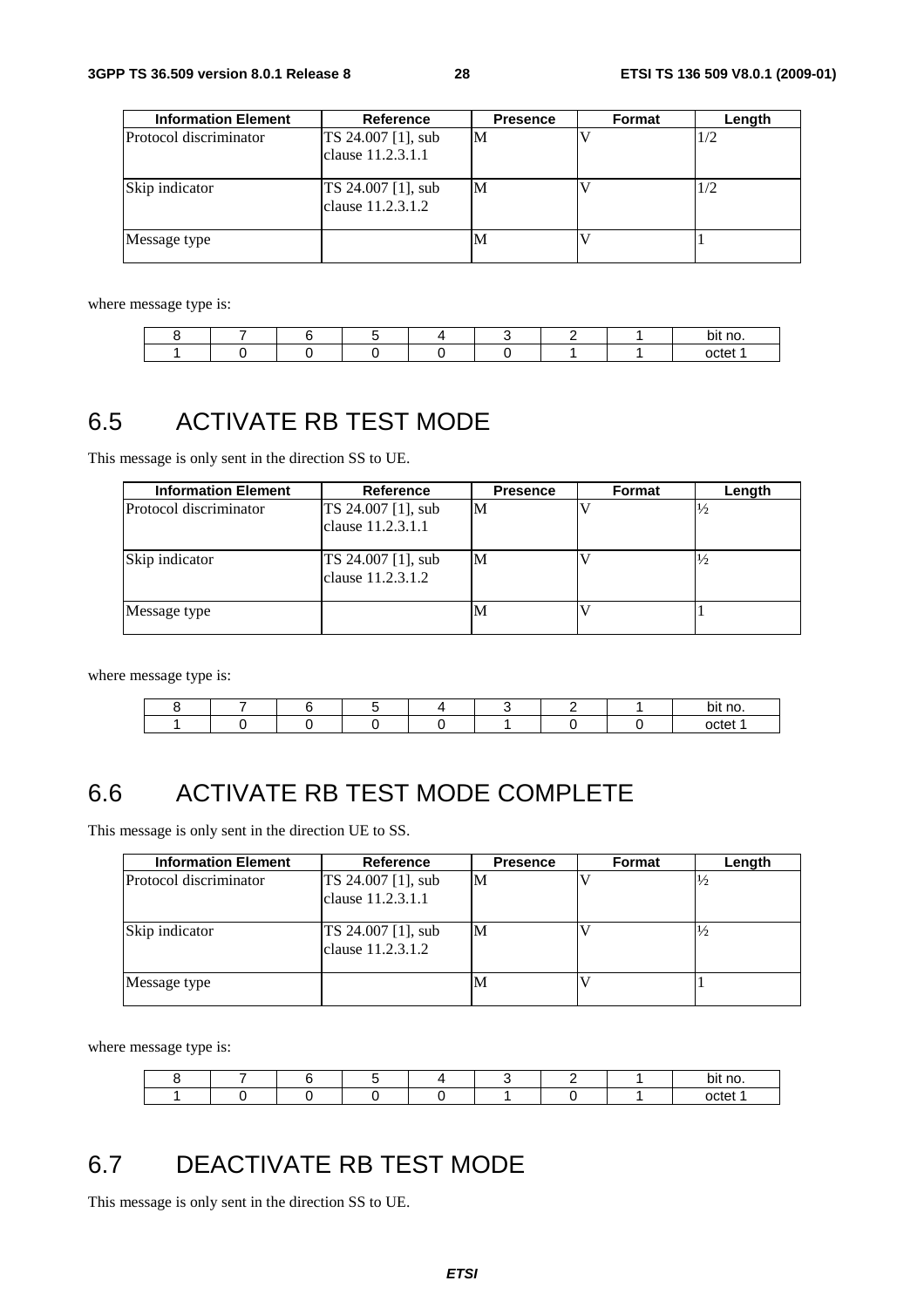| <b>Information Element</b> | Reference                               | <b>Presence</b> | <b>Format</b> | Length        |
|----------------------------|-----------------------------------------|-----------------|---------------|---------------|
| Protocol discriminator     | TS 24.007 [1], sub<br>clause 11.2.3.1.1 | M               |               |               |
| Skip indicator             | TS 24.007 [1], sub<br>clause 11.2.3.1.2 | M               |               | $\frac{1}{2}$ |
| Message type               |                                         | <b>N</b>        |               |               |

where message type is:

|  |  |  |  | bit no.    |
|--|--|--|--|------------|
|  |  |  |  | ---<br>. . |

### 6.8 DEACTIVATE RB TEST MODE COMPLETE

This message is only sent in the direction UE to SS.

| <b>Information Element</b> | <b>Reference</b>                        | <b>Presence</b> | Format | Length |
|----------------------------|-----------------------------------------|-----------------|--------|--------|
| Protocol discriminator     | TS 24.007 [1], sub<br>clause 11.2.3.1.1 | M               |        |        |
| Skip indicator             | TS 24.007 [1], sub<br>clause 11.2.3.1.2 | M               |        |        |
| Message type               |                                         | М               |        |        |

where message type is:

|  |  |  |  | bit no. |
|--|--|--|--|---------|
|  |  |  |  | octet   |

### 6.9 RESET UE POSITIONING STORED INFORMATION

This message is only sent in the direction SS to UE.

FFS

Editor's note: It is FFS if procedure for reset of UE positioning stored information will be included.

### 7 Variables, constants and timers

### 7.1 State variables

a) BUFFER IP\_PDUs

This boolean state variable is used to control if UE is to buffer IP PDUs or not.

b) TEST\_LOOP\_MODE\_B\_ACTIVE

This boolean state variable is used to indicate if UE test loop mode B is active. TEST\_LOOP\_MODE\_B\_ACTIVE shall be set to FALSE when UE is switched on.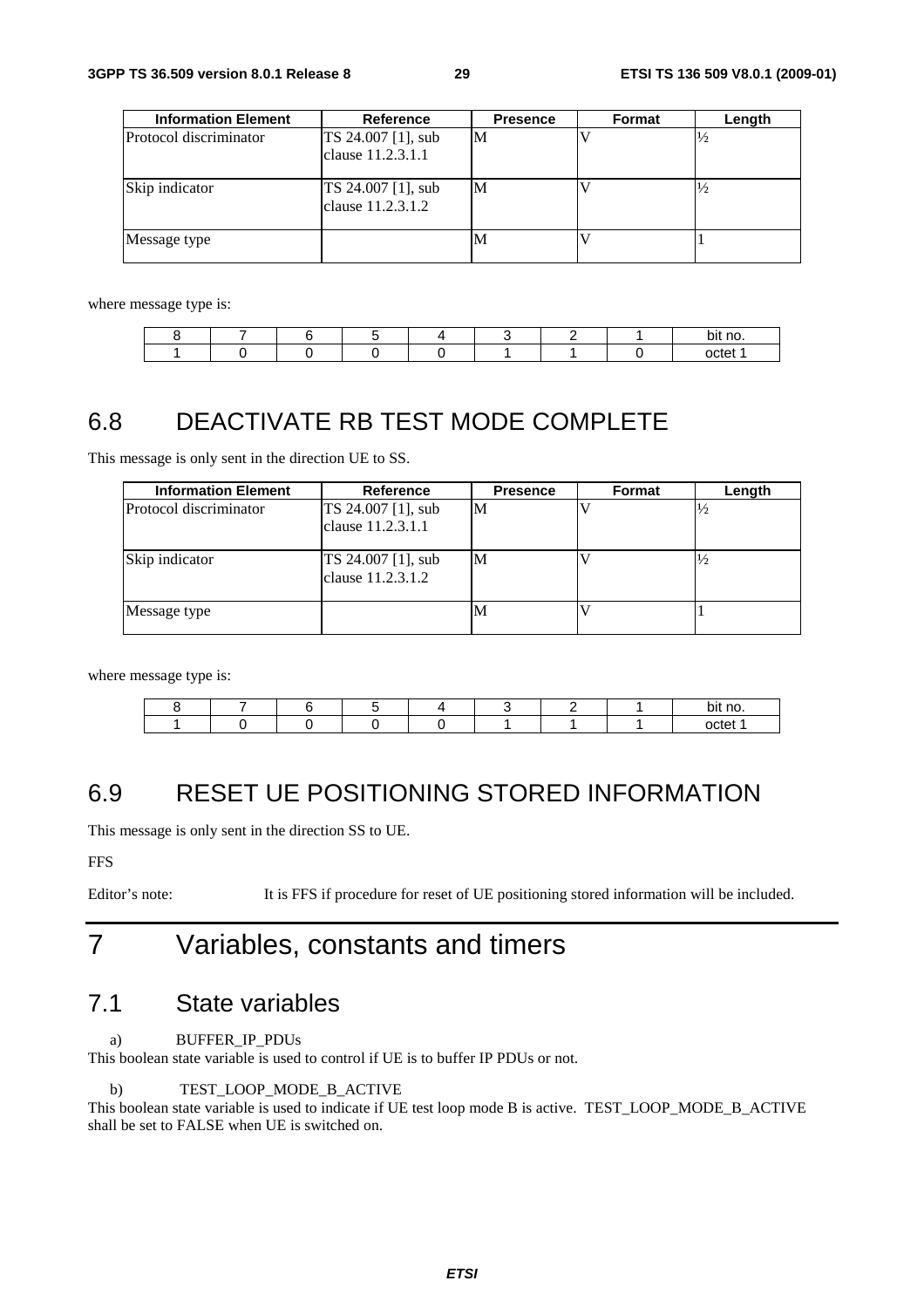### 7.2 Constants

a)  $MAX\_ModeB\_LB\_entities = [5].$ 

#### 7.3 Timers

a) TT01: Recommended value: 2.5 seconds.

This timer is used by SS to detect when UE is not responding to TC messages.

#### b) T\_delay\_modeB

This timer is used to delay the transmission of the first IP PDU when UE test loop function is operated in UE test loop mode B. The timer value is configured by the UE test loop mode B setup IE in the CLOSE UE TEST LOOP message.

### 7.4 Configurable parameters

#### a) DRB ID(LB ID)

This parameter is used to map a data radio bearer identity to loopback entity.  $LB\_ID = 0$ . (MAX\_ModeB\_LB\_entities-1). The value is configured by the UE test loop mode A setup IE in the CLOSE UE TEST LOOP message.

#### b) UL\_PDCP\_SDU\_scaling(LB\_ID)

This parameter is used to enable/disable scaling of UL PDCP SDU size. If UL\_PDCP\_SDU\_scaling is set to TRUE then scaling based on UL\_PDCP\_SDU\_size(DRB\_ID) parameter is performed, otherwise no scaling is done (UL PDCP SDU size is equal to received DL PDCP SDU size). The value is configured by the UE test loop mode A setup IE in the CLOSE UE TEST LOOP message.

#### c) UL\_PDCP\_SDU\_size(LB\_ID)

This parameter is used to set the UL PDCP SDU size for returned UL PDCP SDUs on the data radio bearer with data radio bearer ID equal to DRB\_ID. This parameter is only applicable for UE test loop mode A and when state variable UL\_PDCP\_SDU\_scaling(LB\_ID) is FALSE. The value is configured by the UE test loop mode A setup IE in the CLOSE UE TEST LOOP message.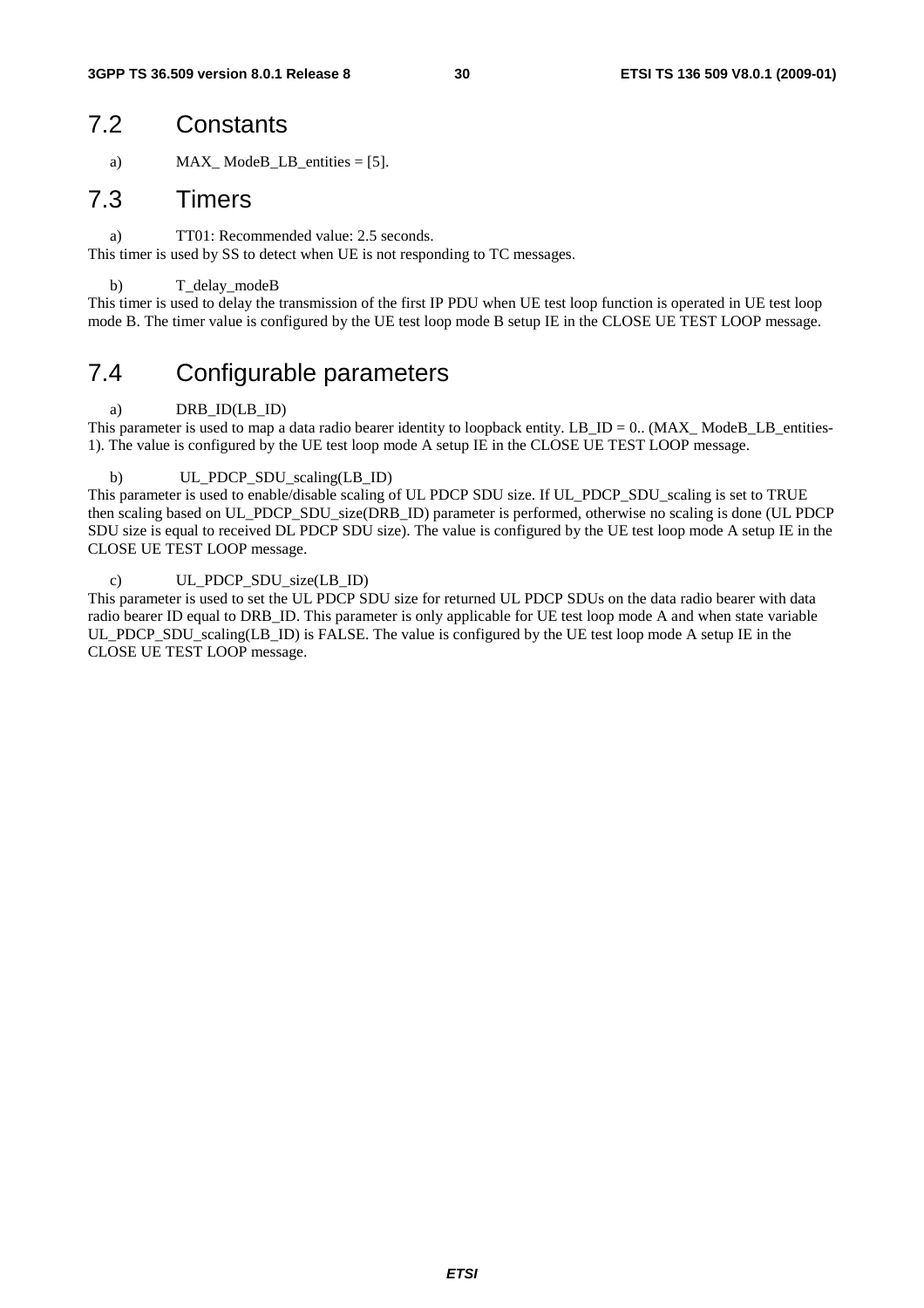### Annex A (informative): UE test loop use scenarios

Void.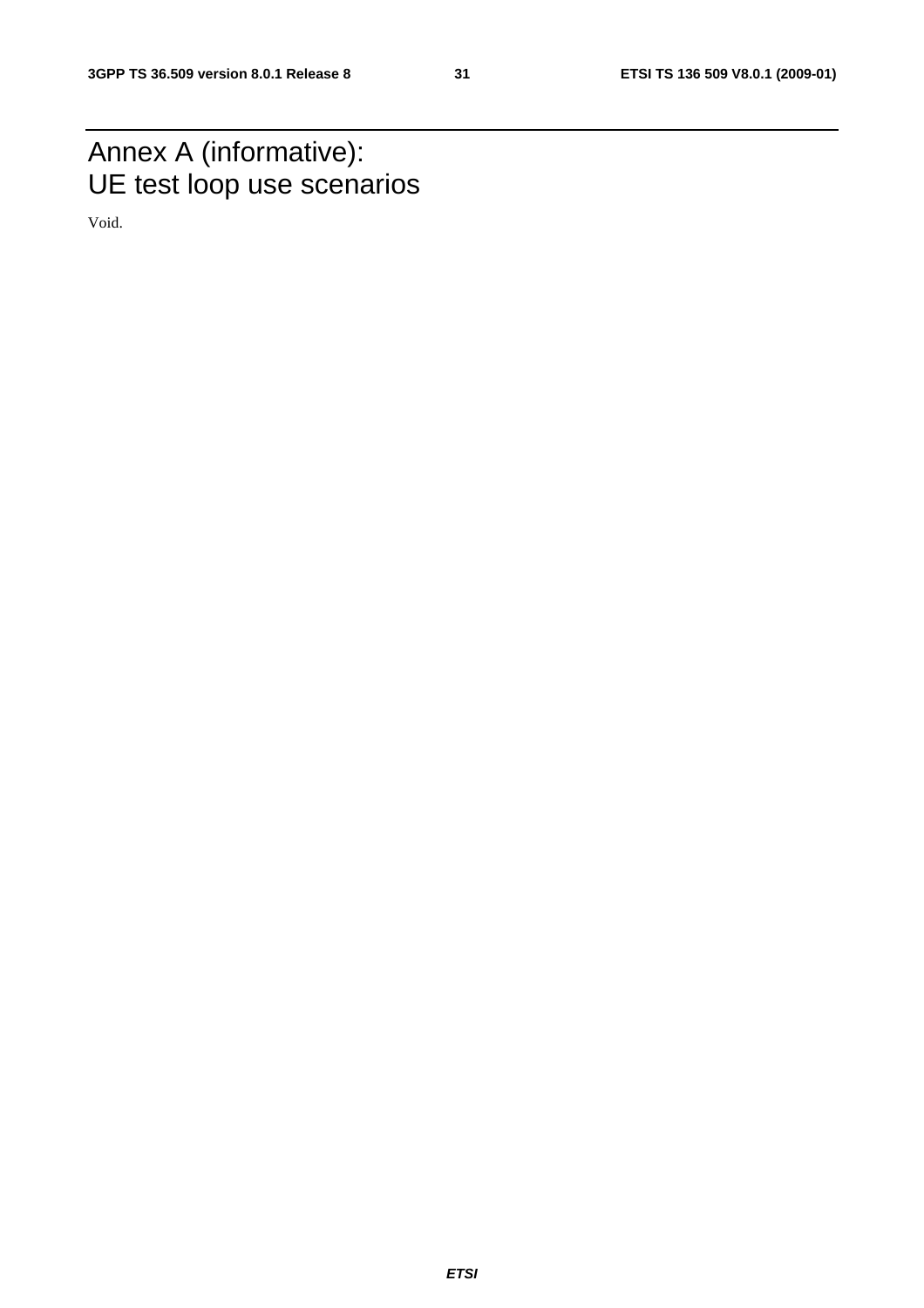### Annex B (informative): Change history

| <b>Change history</b> |                                 |                 |    |     |                                                                    |                |                       |
|-----------------------|---------------------------------|-----------------|----|-----|--------------------------------------------------------------------|----------------|-----------------------|
| <b>Date</b>           | TSG#                            | <b>TSG Doc.</b> | CR | Rev | Subject/Comment                                                    | <b>Old</b>     | <b>New</b>            |
| 2008-01               | <b>RAN5#38</b>                  | R5-080327       |    |     | Initial skeleton proposal                                          |                |                       |
| 2008-05               | <b>RAN5#39</b>                  | R5-081117       |    |     | First draft (text proposal)                                        |                | 0.0.1                 |
| 2008-05               | <b>RAN5#39</b>                  | R5-081343       |    |     | Outcome of RAN5 #39 meeting agreements                             | 0.0.1          | 0.1.0                 |
| 2008-08               | <b>RAN5#40</b>                  | R5-083498       |    |     | Outcome of RAN5 #40 meeting agreements                             | 0.1.0          | 1.0.0                 |
| 2008-10               | RAN <sub>5</sub><br>$#40'$ bis' | R5-084269       |    |     | Outcome of RAN5 #40'bis' meeting agreements                        | 1.0.0          | 1.1.0                 |
| 2008-11               | <b>RAN5#41</b>                  | R5-085324       |    |     | Outcome of RAN5 #41 meeting agreements                             | 1.1.0          | <b>Draft</b><br>2.0.0 |
| 2008-11               | <b>RAN5#41</b>                  | R5-085526       |    |     | Outcome of post-RAN5 #41 email agreements                          | Draft<br>2.0.0 | 2.0.0                 |
| 2008-12               | <b>RAN#42</b>                   | R5-080885       |    |     | Approval of version 2.0.0 at RAN#42, then put to<br>version 8.0.0. | 2.0.0          | 8.0.0                 |
| 2009-01               |                                 |                 |    |     | Editorial corrections.                                             | 8.0.0          | 8.0.1                 |